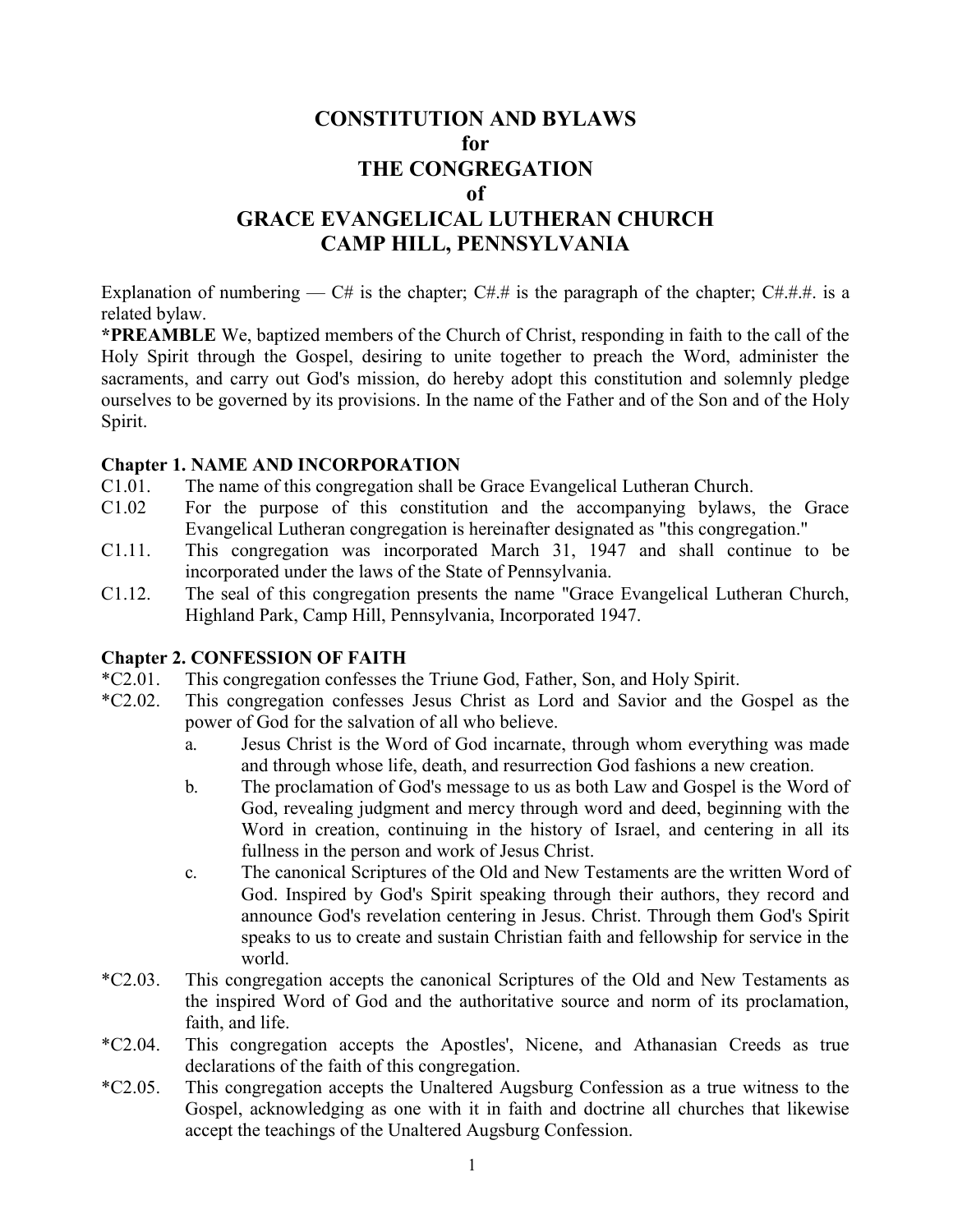- \*C2.06. This congregation accepts the other confessional writings in the Book of Concord, namely, the Apology of the Augsburg Confession, the Smalcald Articles and the Treatise, the Small Catechism, the Large Catechism, and the Formula of Concord, as further valid interpretations of the faith of the Church.
- \*C2.07. This congregation confesses the Gospel, recorded in the Holy Scripture and confessed in the ecumenical creeds and Lutheran confessional writings, as the power of God to create and sustain the Church for God's mission in the world.

### **Chapter 3. NATURE OF THE CHURCH**

- \*C3.01. All power in the Church belongs to our Lord Jesus Christ, its head. All actions of this congregation are to be carried out under his rule and authority.
- \*C3.02. This church confesses the one, holy, catholic, and apostolic Church and is resolved to serve Christian Unity throughout the world.
- \*C3.03. The Church exists both as an inclusive fellowship and as local congregations gathered for worship and Christian service. Congregations find their fulfillment in the universal community of the Church, and the universal Church exists in and through congregations. The Evangelical Lutheran Church in America, therefore, derives its character and powers both from the sanction and representation of its congregations and from its inherent nature as an expression of the broader fellowship of the faithful. In length, it acknowledges itself to be in the historic continuity of the communion of saints; in breadth, it expresses the fellowship of believers and congregations in our day.
- \*C3.04. This church, inspired and led by the Holy Spirit, participates in The Lutheran World Federation as a global communion of churches, engaging in faithful witness to the gospel of Jesus Christ and in service for the sake of God's mission in the world.
- \*C3.05. The name Evangelical Lutheran Church in America (ELCA or "this church") as used herein refers in general references to this whole church, including its three expressions: congregations, synods, and the churchwide organization. The name Evangelical Lutheran Church in America is also the name of the corporation of the churchwide organization to which specific references may be made herein.

#### **Chapter 4. STATEMENT OF PURPOSE**

- \*C4.01. The Church is a people created by God in Christ, empowered by the Holy Spirit, called and sent to bear witness to God's creative, redeeming, and sanctifying activity in the world.
- \*C4.02. To participate in God's mission, this congregation as a part of the Church shall:
	- a. Worship God in proclamation of the Word and administration of the sacraments and through lives of prayer, praise, thanksgiving, witness, and service.
	- b. Proclaim God's saving Gospel of justification by grace for Christ's sake through faith alone, according to the apostolic witness in the Holy Scripture, preserving and transmitting the Gospel faithfully to future generations.
	- c. Carry out Christ's Great Commission by reaching out to all people to bring them to faith in Christ and by doing all ministry with a global awareness consistent with the understanding of God as Creator, Redeemer, and Sanctifier of all.
	- d. Serve in response to God's love to meet human needs, caring for the sick and the aged, advocating dignity and justice for all people, working for peace and reconciliation among the nations, standing with the poor and powerless, and committing itself to their needs.
	- e. Nurture its members in the Word of God so as to grow in faith and hope and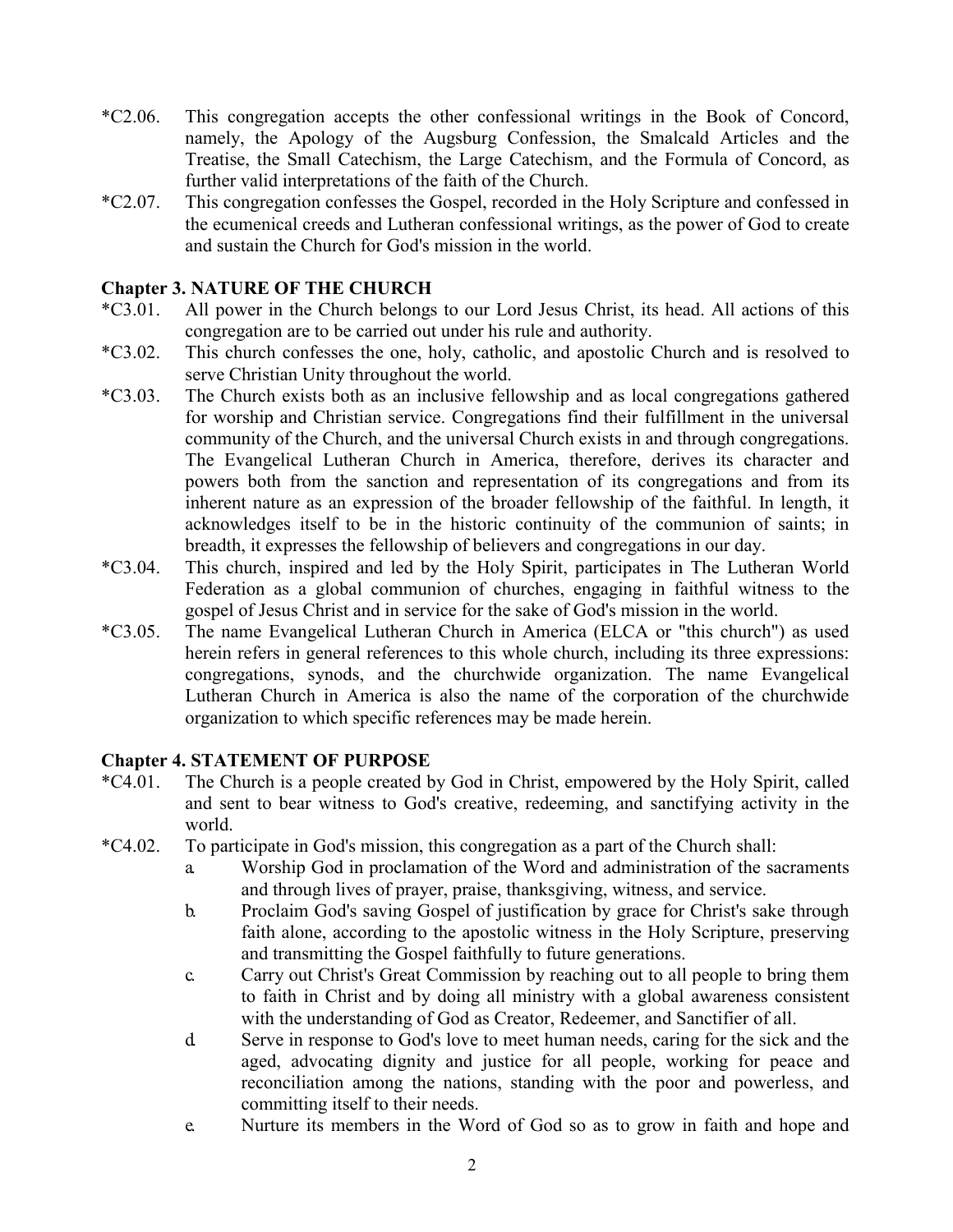love, to see daily life as the primary setting for the exercise of their Christian calling, and to use the gifts of the Spirit for their life together and for their calling in the world.

- f. Manifest the unity given to the people of God by living together in the love of Christ and by joining with other Christians in prayer and action to express and preserve the unity which the Spirit gives.
- \*C4.03. To fulfill these purposes, this congregation shall:
	- a. Provide services of worship at which the Word of God is preached and the sacraments are administered.
	- b. Provide pastoral care and assist all members to participate in this ministry.
	- c. Challenge, equip, and support all members in carrying out their calling in their daily lives and in their congregation.
	- d. Teach the Word of God.
	- e. Witness to the reconciling Word of God in Christ, reaching out to all people.
	- f. Respond to human need, work for justice and peace, care for the sick and the suffering, and participate responsibly in society.
	- g. Motivate its members to provide financial support for this congregation's ministry and the ministry of the other expressions of the Evangelical Lutheran Church in America.
	- h. Foster and participate in interdependent relationships with other congregations, the synod, and the churchwide organization of the Evangelical Lutheran Church in America.
	- i. Foster and participate in ecumenical relationships consistent with churchwide policy.
- \*C4.04. This congregation shall develop an organizational structure to be described in the bylaws. The Congregation Council shall prepare descriptions of the responsibilities of each board, committee, task force, or other organizational group and shall review their actions. Such descriptions shall be contained in continuing resolutions in the section on the Congregation Committees.
- \*C4.05. This congregation shall adopt and periodically review a mission statement which will provide specific direction for its programs.
- C4.05.01. "MISSION STATEMENT" The vision and mission of Grace Evangelical Lutheran Church is;

To be God's people; rooted in Christ; growing in faith; serving in love.

Welcome people to faith in Jesus Christ.

Nurture the gift of faith in a growing relationship with Jesus Christ and each other. Share the love of Christ in God's world.

\*C4.06. References herein to the nature of the relationship between the three expressions of this church—congregations, synods, and the churchwide organization as being interdependent or as being in a partnership relationship describe the mutual responsibility of these expressions in God's mission and the fulfillment of the purposes of this church as described in this chapter, and do not imply or describe the creation of partnerships, co-ventures, agencies, or other legal relationships recognized in civil law.

# **Chapter 5. POWERS OF THE CONGREGATION**

- \*C5.01. The powers of this congregation are those necessary to fulfill its purpose.
- \*C5.02. The powers of this congregation are vested in the Congregation Meeting called and conducted as provided in this constitution and bylaws.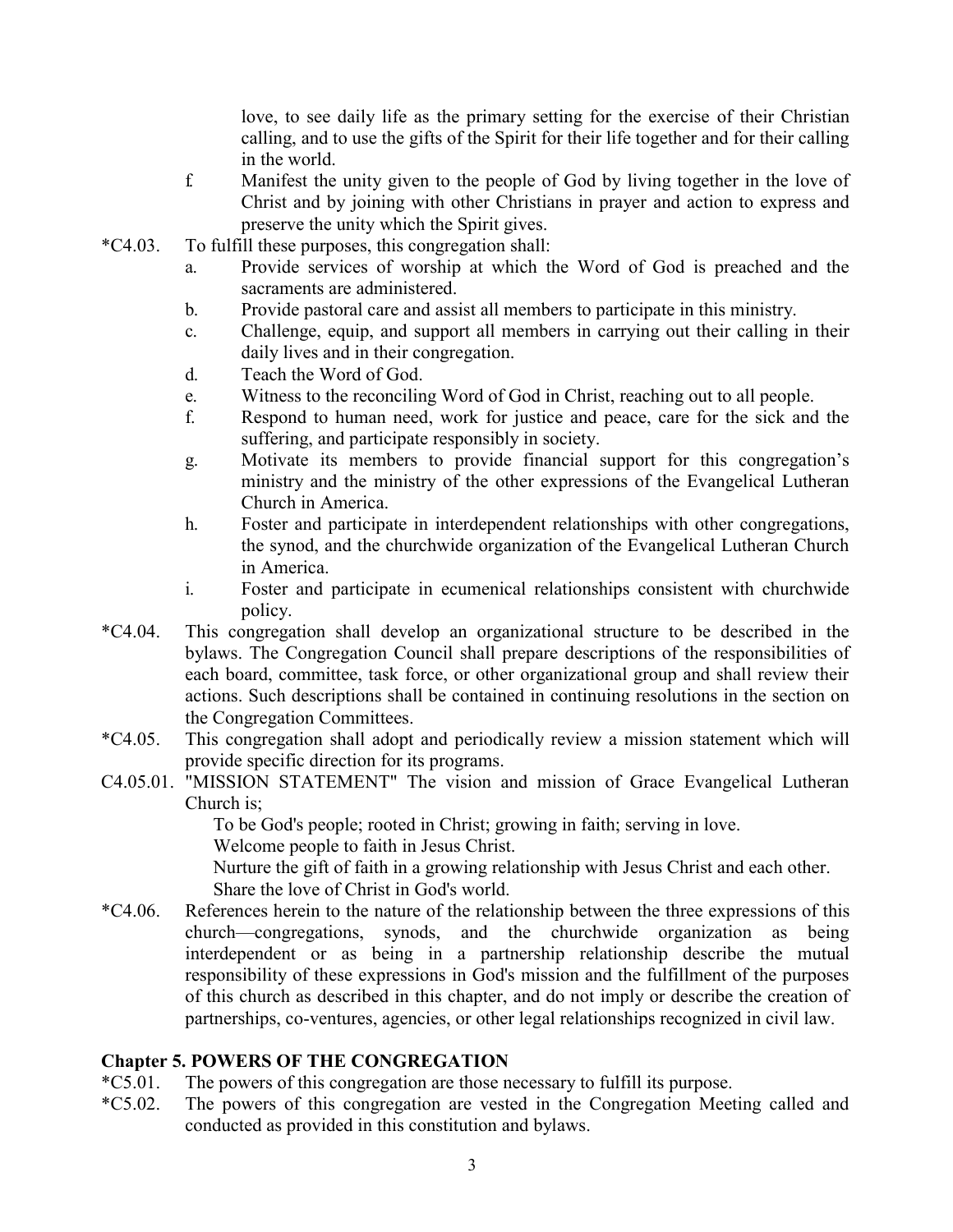- \*C5.03. Only such authority as is delegated to the Congregation Council or other organizational units in this congregation's governing documents is recognized. All remaining authority is retained by this congregation. This congregation is authorized to:
	- a. call a pastor as provided in Chapter 9;
	- b. terminate the call of a pastor as provided in Chapter 9;
	- c. call or terminate the call of a minister of Word and Service in conformity with the applicable policy constitution of the Evangelical Lutheran Church in America;
	- d. adopt amendments to the constitution, as provided in Chapter 16, amendments to the bylaws, as specified in Chapter 17, and continuing resolutions, as provided in Chapter 18.
	- e. approve the annual budget;
	- f. acquire real and personal property by gift, devise, purchase, or other lawful means:
	- g. hold title to and use its property for any and all activities consistent with its purpose;
	- h. sell, mortgage, lease, transfer, or otherwise dispose of its property by any lawful means:
	- i. elect its Congregation Council, and require the members of the Council to carry out their duties in accordance with the constitution, bylaws, and continuing resolutions; and
	- j. terminate its relationship with the Evangelical Lutheran Church in America as provided in Chapter 6.
- \*C5.04. This congregation shall elect from among its voting members laypersons to serve as voting members of the Synod Assembly as well as persons to represent it at meetings of any conference, cluster, coalition, or other area subdivision of which it is a member. The number of persons to be elected by this congregation and other qualifications shall be as prescribed in guidelines established by the Lower Susquehanna Synod the Evangelical Lutheran Church in America.

# **Chapter 6. CHURCH AFFILIATION**

- \*C6.01. This congregation shall be an interdependent part of the Evangelical Lutheran Church in America or its successor, and of the Lower Susquehanna Synod of the Evangelical Lutheran Church in America. This congregation is subject to the discipline of the Evangelical Lutheran Church in America.
- \*C6.02. This congregation accepts the Confession of Faith and agrees to the Purposes of the Evangelical Lutheran Church in America and shall act in accordance with them.
- \*C6.03. This congregation acknowledges its relationship with the Evangelical Lutheran Church in America in which:
	- a. This congregation agrees to be responsible for its life as a Christian community.
	- b. This congregation pledges its financial support and participation in the life and mission of the Evangelical Lutheran Church in America.
	- c. This congregation agrees to call pastoral leadership from the ministers of Word and Sacrament roster of the Evangelical Lutheran Church in America in accordance with its call procedures except in special circumstances and with the approval of the bishop of the synod. These special circumstances are limited either to calling a candidate approved for the roster of ministers of Word and Sacrament of the Evangelical Lutheran Church in America or to contracting for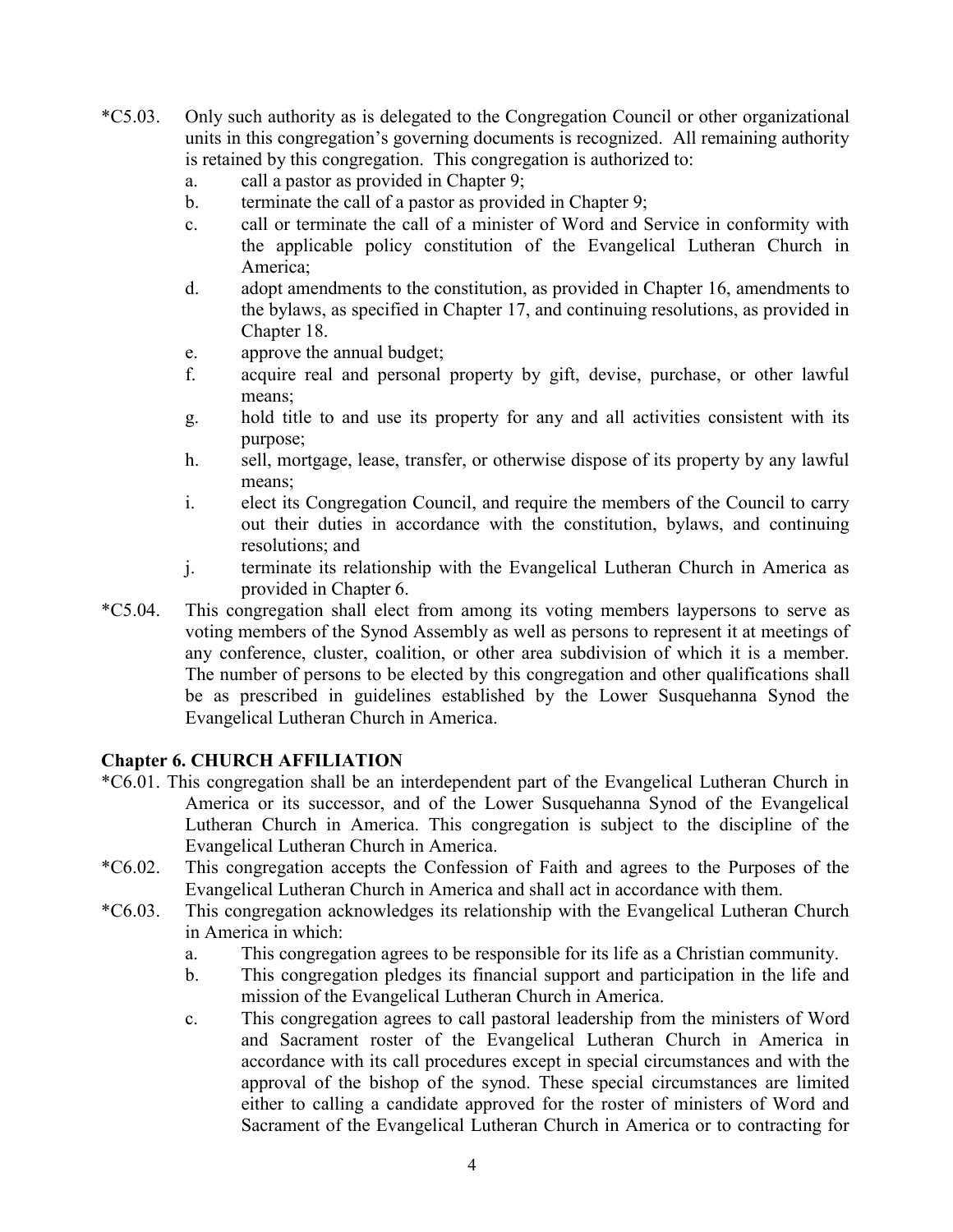pastoral services with an ordained minister of a church body with which the Evangelical Lutheran Church in America officially has established a relationship of full communion.

- d. This congregation agrees to consider ministers of Word and Service for call to other staff positions in this congregation according to the procedures of the Evangelical Lutheran Church in America.
- e. This congregation agrees to file this constitution and any subsequent changes to this constitution with the synod for review to ascertain that all of its provisions are in agreement with the constitution and bylaws of the Evangelical Lutheran Church in America and with the constitution of the synod.
- \*C6.04. Affiliation with the Evangelical Lutheran Church in America is terminated as follows:
	- a. This congregation takes action to dissolve.
	- b. This congregation ceases to exist.
	- c. This congregation is removed from membership in the Evangelical Lutheran Church in America according to the procedures for discipline of the Evangelical Lutheran Church in America or in accordance with provision 9.23 of the constitution and bylaws of the Evangelical Luther Church in America.
	- d. The Lower Susquehanna Synod takes charge and control of the property of this congregation to hold, manage, and convey the same on behalf of the synod pursuant to +S13.24 of the synod constitution. This congregation shall have the right to appeal the decision to the next Synod Assembly.
	- e. This congregation follows the procedures outlined in \*C6.05.
- \*C6.05. A congregation may terminate its relationship with this church by the following procedure:
	- a. A resolution indicating the intent to terminate its relationship must be adopted at two legally called and conducted special meetings of this congregation by a twothirds vote of the voting members present at each meeting. The first such meeting may be held no sooner than 30 days after written notice of the meeting is received by the bishop of the synod, during which time this congregation shall consult with the bishop and the bishop's designees, if any. The times and manner of the consultation shall be determined by the bishop in consultation with the congregation council. Unless he or she is a voting member of this congregation, the bishop and the bishop's designees, if any, shall have voice but not vote at the first meeting.
	- b. Within 10 days after the resolution has been voted upon at the first meeting, the secretary of this congregation shall submit a copy of the resolution to the bishop, attesting that the special meeting was legally called and conducted and certifying the outcome of the vote, and shall send copies of the resolution and certification to voting members of this congregation.
	- c. If the resolution was adopted by a two-thirds vote of the voting members present at the first meeting, the bishop of the synod and this congregation shall continue in consultation, as specified in paragraph a. above, during a period of at least 90 days after receipt by the bishop of the attestation and certification as specified in paragraph b. above.
	- d. If this congregation, after such consultation, is still considering termination of its relationship with this church, such action may be taken at a legally called and conducted special meeting by a two- thirds vote of the voting members present. Notice of the second meeting shall be sent to all voting members and to the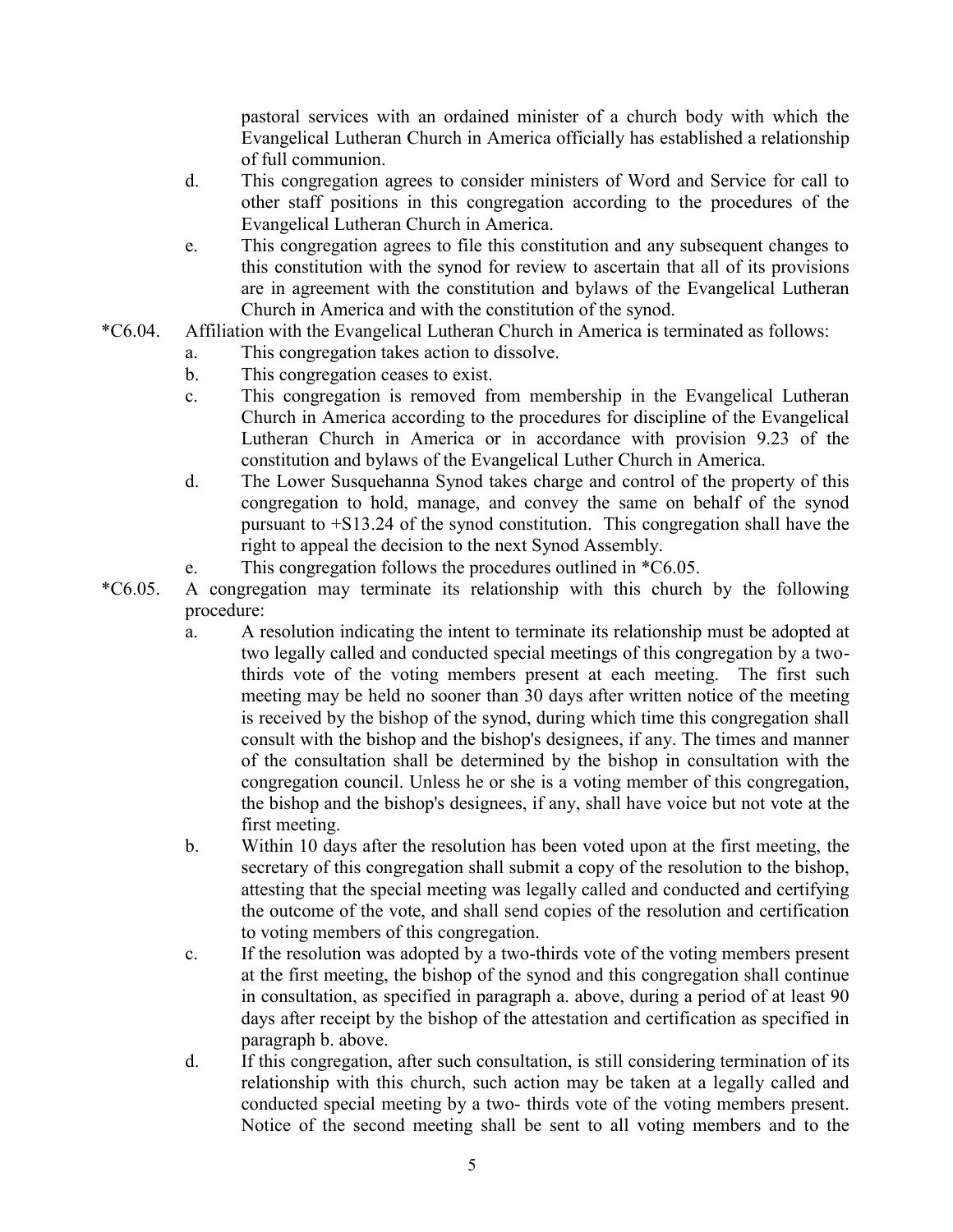bishop at least 10 days in advance of the meeting. Unless he or she is a voting member of this congregation, the bishop and the bishop's designees, if any, shall have voice but not vote at the second meeting.

- e. Within 10 days after the resolution has been voted upon, the secretary of this congregation shall submit a copy of the resolution to the bishop, attesting that the second special meeting was legally called and conducted and certifying the outcome of the vote, and shall send copies of the resolution and certification to the voting members of the congregation. If the resolution was adopted by a twothirds vote of the voting members present at the second meeting, the relationship between the congregation and this church shall be terminated subject to Synod Council approval as required by paragraphs f. and g. below.
- f. Unless this notification to the bishop also certifies that this congregation hass voted to affiliate with another Lutheran denomination, this congregation shall be deemed an independent or non-Lutheran church, in which case \*C7.04 shall apply.
- g. This Congregation shall abide by these covenants by and among the three expressions of this church:
	- 1) Congregations seeking to terminate their relationship with this church which fail or refuse to comply with each of the foregoing provisions in \*C6.05. shall be required to receive synod council approval before terminating their membership in this church.
	- 2) Congregations which had been members of the Lutheran Church in America shall be required, in addition to complying with the foregoing provisions in \*C6.05., to receive approval before terminating their membership in this church.
	- 3) Congregations established by the Evangelical Lutheran Church in America shall be required, in addition to complying with the foregoing provisions in \*C6.05., to satisfy all financial obligations to this church and receive synod council approval before terminating their membership in this church.
- h. If a congregation fails to achieve the required two-thirds vote of voting members present at this congregation's first meeting as specified in paragraph a. above, or fails to achieve the required two-thirds vote of voting members present at this congregation's second meeting as specified in paragraph d. above, another attempt to consider termination of relationship with this church must follow all requirements of \*C6.05. and may begin no sooner than six months after the meeting at which the two-thirds vote was not achieved.
- \*C6.06. If this congregation considers relocation, it shall confer with the bishop of the synod in which it is territorially located and the appropriate unit of the churchwide organization before any steps are taken leading to such action. The approval of the Synod Council shall be received before any such action is taken.
- \*C6.07. If this congregation considers developing an additional site to be used regularly for worship, it shall confer with the bishop of the synod in which it is territorially located and the appropriate unit of the churchwide organization before any steps are taken leading to such action.

# **Chapter 7. PROPERTY OWNERSHIP**

\*C7.01. If this congregation ceases to exist, title to undisposed property shall pass to the Lower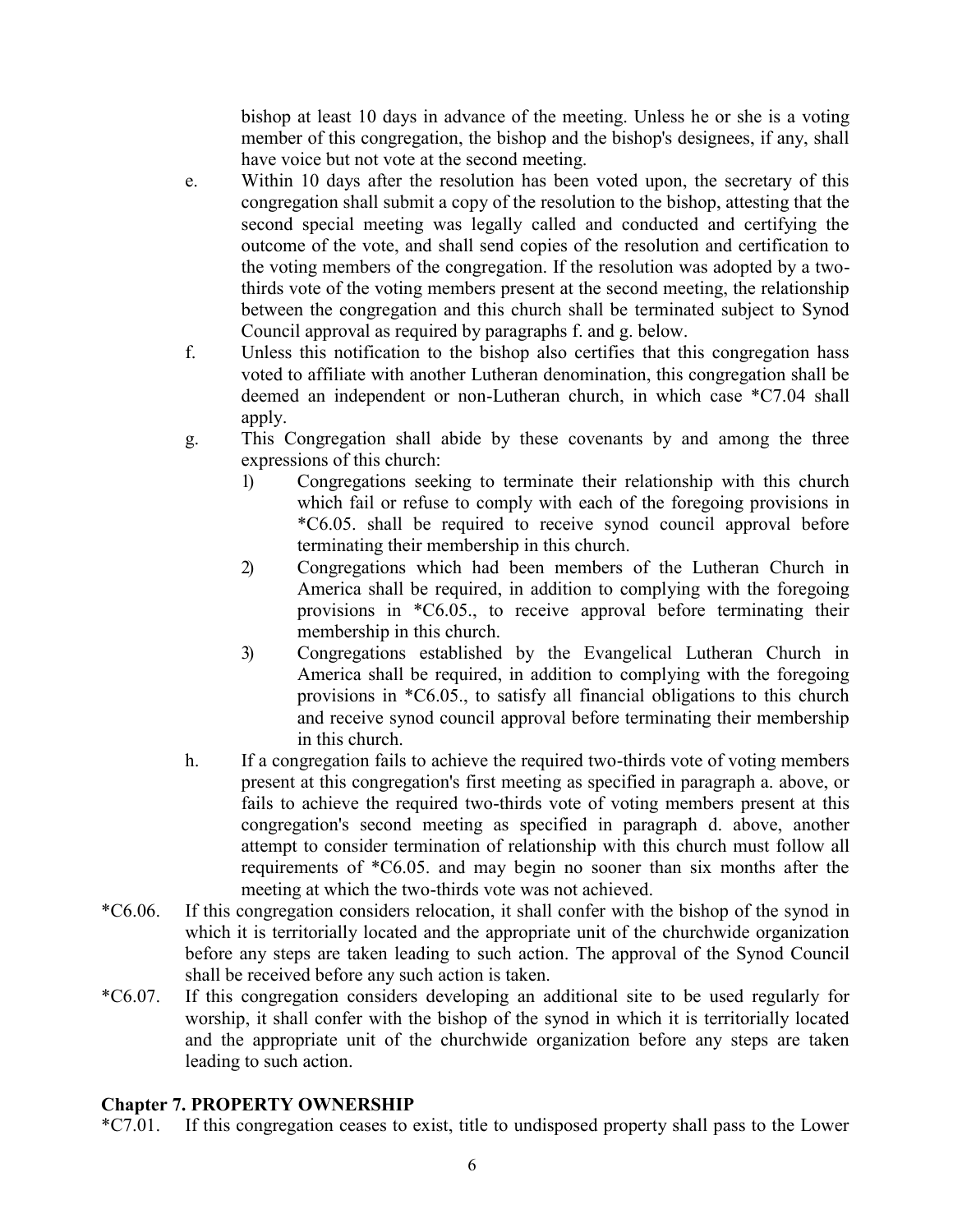Susquehanna Synod of the Evangelical Lutheran Church in America.

- \*C7.02. If this congregation is removed from membership in the Evangelical Lutheran Church in America according to its procedure for discipline or pursuant to 9.23. of the constitution and bylaws of the Evangelical Lutheran Church in America, title to property shall continue to reside in this congregation.
- \*C7.03. If the voting members of this congregation present at a legally called and conducted special meeting of this congregation vote to transfer to another Lutheran church body, title to property shall continue to reside in this congregation, provided the process for termination of relationship in \*C6.05. has been followed. Before this congregation takes action to transfer to another Lutheran church body, it shall consult with representatives of the Lower Susquehanna Synod.
- \*C7.04. If the voting members of this congregation present at a legally called and conducted special meeting of this congregation vote to become independent or relate to a non-Lutheran church body and have followed the process for termination of relationship in \*C6.05., title to property of this congregation shall continue to reside in this congregation only with the consent of the Synod Council. The Synod Council, after consultation with this congregation by the process, may give approval to the request to become independent or to relate to a non-Lutheran church body, in which case title shall remain with the majority of this congregation. If the Synod Council fails to give such approval, title shall remain with those members who desire to continue as a congregation of the Evangelical Lutheran Church in America. In neither case does title to this congregation's property transfer to the synod.
- \*C7.05. Notwithstanding the provisions of \*C7.02. and \*C7.03. above, where this congregation has received property from the synod pursuant to a deed or other instrument containing restrictions under provision 9.71.a of the *Constitution, Bylaws, and Continuing Resolutions of the Evangelical Lutheran Church in America,* this congregation accepts such restrictions and:
	- a. Shall not transfer, encumber, mortgage, or in any way burden or impair any right, title, or interest in the property without prior approval of the Synod Council.
	- b. Shall upon written demand by the Synod Council, pursuant to +S13.23 of the constitution of the Lower Susquehanna Synod – reconvey and transfer all right, title, and interest in the property to the synod.

# **Chapter 8. MEMBERSHIP**

- \*C8.01. of this congregation shall be those baptized persons on the roll of this congregation at the time that this constitution is adopted and those who are admitted thereafter and who have declared and maintain their membership in accordance with the provisions of this constitution and its bylaws.
- \*C8.02. Members shall be classified as follows:
	- *a. Baptized* members are those persons who have been received by the Sacrament of Holy Baptism in this congregation, or, having been previously baptized in the name of the Triune God, have been received by certificate of transfer from other Lutheran congregations or by affirmation of faith.
	- *b. Confirmed* members are baptized persons who have been confirmed in this congregation, those who have been received by adult baptism or by transfer as confirmed members from other Lutheran congregations, or baptized persons received by affirmation of faith.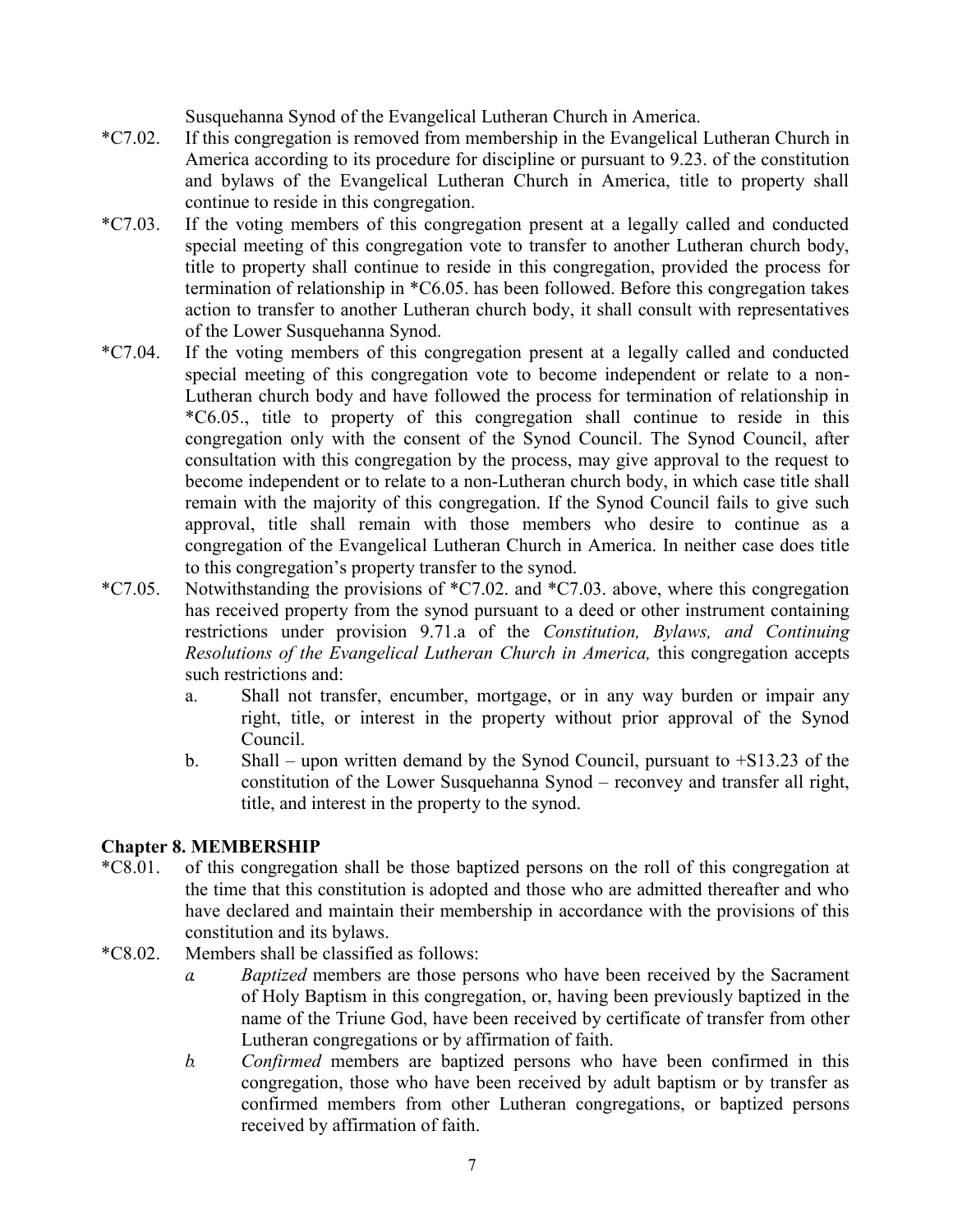- *c. Voting* members are confirmed members. Such confirmed members, during the current or preceding calendar year, shall have communed in this congregation and shall have made a contribution of record to this. congregation. Members of this congregation who have satisfied these basic standards shall have the privilege of voice and vote at every regular and special meeting of this congregation as well as the other rights and privileges ascribed to voting members by the provisions of this constitution and its bylaws. They shall not have voted as a seasonal member of another congregation of this church in the previous two calendar months.
- *d. Associate* members are persons holding membership in other Christian congregations who wish to retain such membership but desire to participate in the life and mission of this congregation, or persons who wish to retain a relationship with this congregation while being members of other congregations. These individuals have all the privileges and duties of membership except voting rights and eligibility for elected offices or membership on the Congregation Council of this congregation or other rights and privileges ascribed to voting members by the provisions of this constitution and its bylaws.
- *e. Seasonal* members are voting members of other congregations of this church who wish to retain such membership but desire to participate in the life and mission of this congregation, including exercising limited voting rights in this congregation. The Congregation Council may grant seasonal membership to such persons provided that this congregation is a member of a synod where the Synod Council has approved seasonal member voting on its territory. Such seasonal members shall have all the privileges and duties of voting members except that:
	- 1) they shall not be eligible for elected office in, or for membership on the Congregation Council or on a call committee of, this congregation;
	- 2) they shall not have the right to vote on any matter concerning or affecting the call or termination of call of any minister of this congregation;
	- 3) they shall not have the right to vote on any matter concerning or affecting the affiliation of this congregation with this church;
	- 4) they shall not be eligible to serve as voting members from this congregation of the Synod Assembly or the Churchwide Assembly;
	- 5) they shall not, even if otherwise permitted by this congregation, vote by proxy or by absentee ballot; and
	- 6) they shall not, within any two calendar month period, exercise voting rights in this congregation and in the congregation where they remain voting members.
- \*C8.03. All applications for confirmed membership shall be submitted to and shall require the approval of the Congregation Council.
- \*C8.04. It shall be the privilege and duty of members of this congregation to:
	- a. make regular use of the means of grace, both Word and sacraments;
	- b. live a Christian life in accordance with the Word of God and the teachings of the Lutheran church; and
	- c. support the work of this congregation, the synod, and the churchwide organization of the Evangelical Lutheran Church in America through contributions of their time, abilities, and financial support as biblical stewards.
- C8.04.01. The use of church properties and facilities shall be made available at a compensation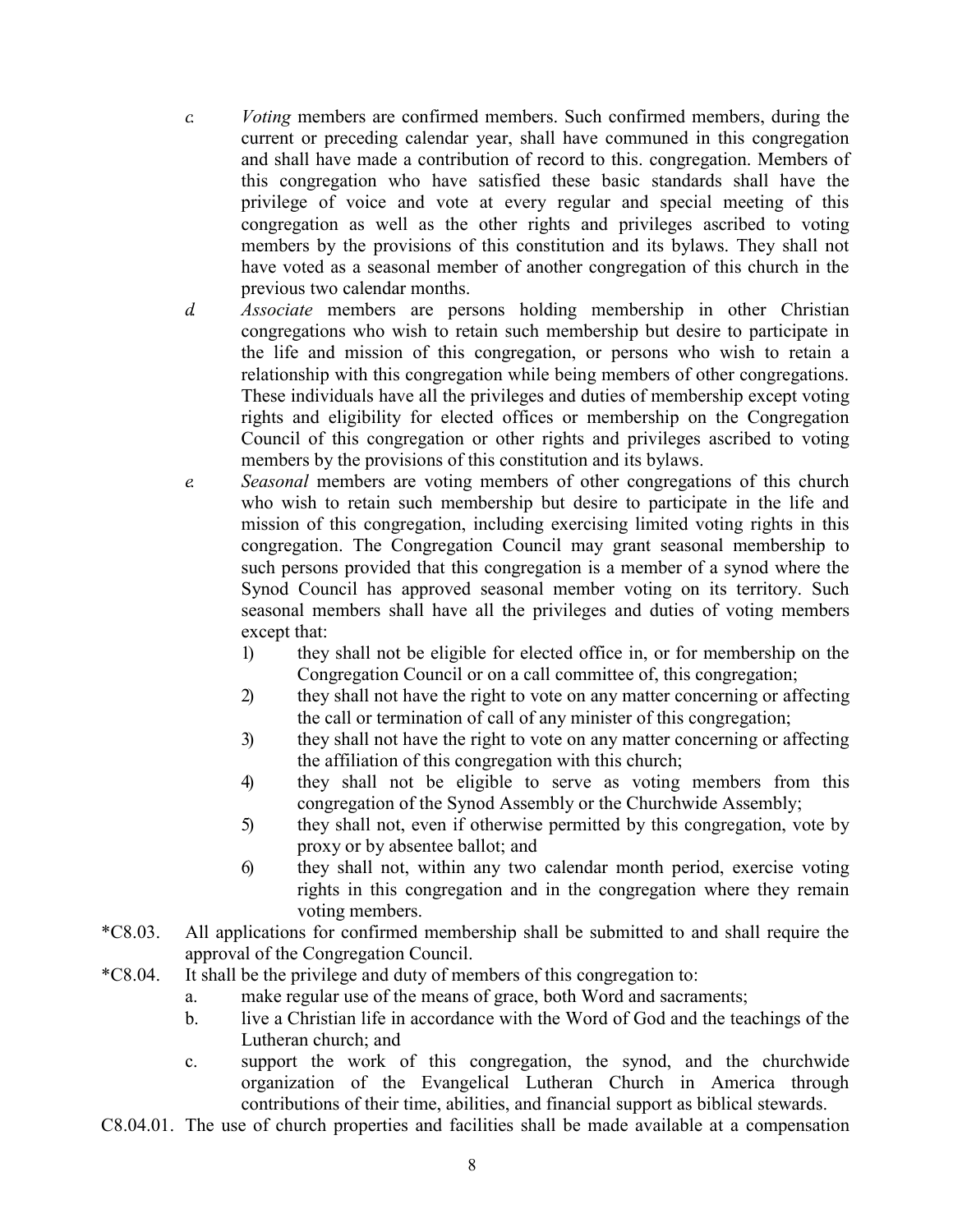rate established by the congregation council or its designated authority to act on such matters.

- \*C8.05. Membership in this congregation shall be terminated by any of the following:
	- a. death;
	- b. resignation;
	- c. transfer or release;
	- d. disciplinary action in accordance with Chapter 20 of the constitution and bylaws of the Evangelical Lutheran Church in America;
	- e. removal from the roll due to inactivity in accordance with the provisions of this constitution and its bylaws. Such persons who have been removed from the roll of members shall remain persons for whom the Church has a continuing pastoral concern.
- C8.05.01. Unless for good cause shown, a member will customarily be regarded as inactive when the member has failed to receive Holy Communion and to make a contribution of record for a period of two years.

# **Chapter 9. THE PASTOR**

- \*C9.01. Authority to call a pastor shall be in this congregation by at least a two-thirds majority ballot vote of voting members present and voting at a meeting legally called for that purpose. Before a call is issued, the officers, or a committee elected by the Congregation Council to recommend the call, shall seek the advice and help of the bishop of the synod.
- \*C9.02. Only a member of the ministers of Word and Sacrament roster of the Evangelical Lutheran Church in America or a candidate for the roster of ministers of Word and Sacrament who has been recommended for this congregation by the synod bishop may be called as a pastor of this congregation.
- \*C9.03. Consistent with the faith and practice of the Evangelical Lutheran Church in America,
	- a. Every minister of Word and Sacrament shall:
		- 1) preach the Word;
		- 2) administer the sacraments;
		- 3) conduct public worship;
		- 4) provide pastoral care;
		- 5) seek out and encourage qualified persons to prepare for the ministry of the Gospel;
		- 6) impart knowledge of the church and its wide ministry through available channels of effective communication;
		- 7) witness to the Kingdom of God in the community, in the nation and abroad; and
		- 8) speak publicly to the world in solidarity with the poor and oppressed, calling for justice and proclaiming God's love for the world.
	- b. Each minister of Word and Sacrament with a congregational call shall, within the congregation:
		- 1) offer instruction, confirm, marry, visit the sick and distressed, and bury the dead;
		- 2) relate to all schools and organizations of this congregation;
		- 3) install regularly elected members of the Congregation Council;
		- 4) with the council, administer discipline;
		- 5) endeavor to increase the support given by the congregation to the work of the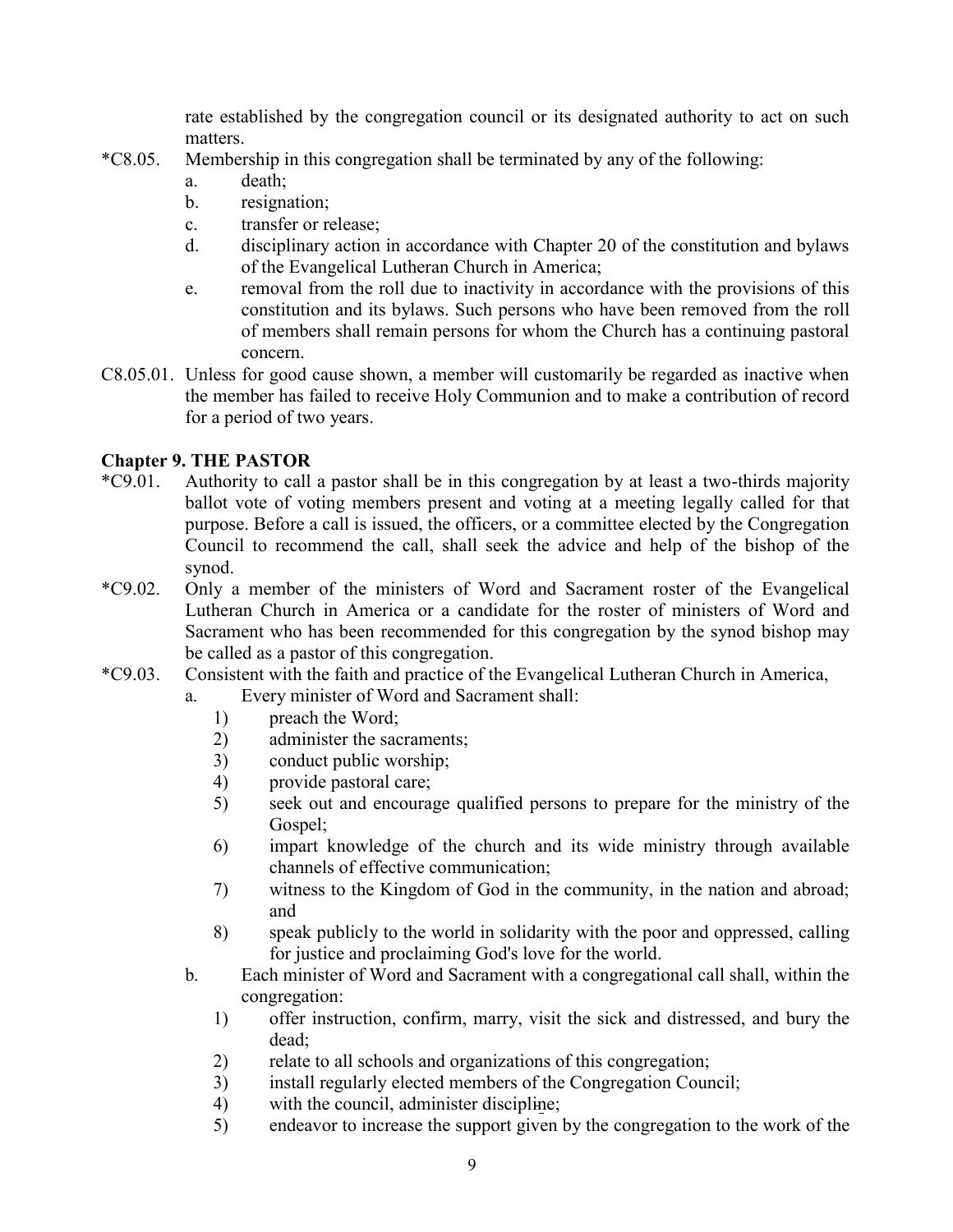churchwide organization and of the Lower Susquehanna Synod; and

- 6) encourage adherence to covenantal relationship with this church as expressed in the *Constitution, Bylaws, and Continuing Resolutions of the Evangelical Lutheran Church in America*.
- \*C9.04. The specific duties of the pastor, compensation, and other matters pertaining to the service of the pastor shall be included in a letter of call, which shall be attested by the bishop of the synod.
- \*C9.05. The provisions for termination of the mutual relationship between a minister of Word and Sacrament and this congregation shall be as follows;
	- a. The call of this congregation, when accepted by a pastor, shall constitute a continuing mutual relationship and commitment, which shall be terminated only by the pastor's death or, following consultation with the synod bishop, for the following reasons:
		- 1) mutual agreement to terminate the call or the completion of a call for a specific term;
		- 2) resignation of the pastor, which shall become effective, unless otherwise agreed, no later than 30 days after the date on which it was submitted;
		- 3) inability to conduct the pastoral office effectively in this congregation in view of local conditions;
		- 4) physical disability, or mental incapacity of the pastor;
		- 5) suspension of the pastor through discipline for more than three months;
		- 6) resignation or removal of the pastor from the roster of ministers of Word and Sacrament of this church;
		- 7) termination of the relationship between this church and this congregation;
		- 8) dissolution of this congregation or the termination of a parish arrangement; or
		- 9) suspension of this congregation through discipline for more than six months.
	- b. When allegations of physical disability or mental incapacity of the pastor under paragraph a.4) above, or ineffective conduct of the pastoral office under paragraph a.3) above, have come to the attention of the bishop of the synod,
		- 1) the bishop in his or her sole discretion may investigate such conditions personally together with a committee of two rostered ministers and one layperson, or
		- 2) when such allegations have been brought to the synod's attention by an official recital of allegations by the Congregation Council or by a petition signed by at least one-third of the voting members of this congregation, the bishop personally shall investigate such conditions together with a committee of two rostered ministers and one layperson.
	- c. In case of alleged physical disability or mental incapacity under paragraph a.4) above, the bishop's committee shall obtain and document competent medical opinion concerning the pastor's condition. When a disability or incapacity is evident to the committee, the bishop of this synod may declare the pastorate vacant. When the pastorate is declared vacant, the Synod Council shall list the pastor on the roster of the Ministers of Word and Sacrament with disability status. Upon the removal of the disability and restoration of the pastor to health, the bishop shall take steps to enable the pastor to resume the ministry, either in the congregation last served or in another appropriate call.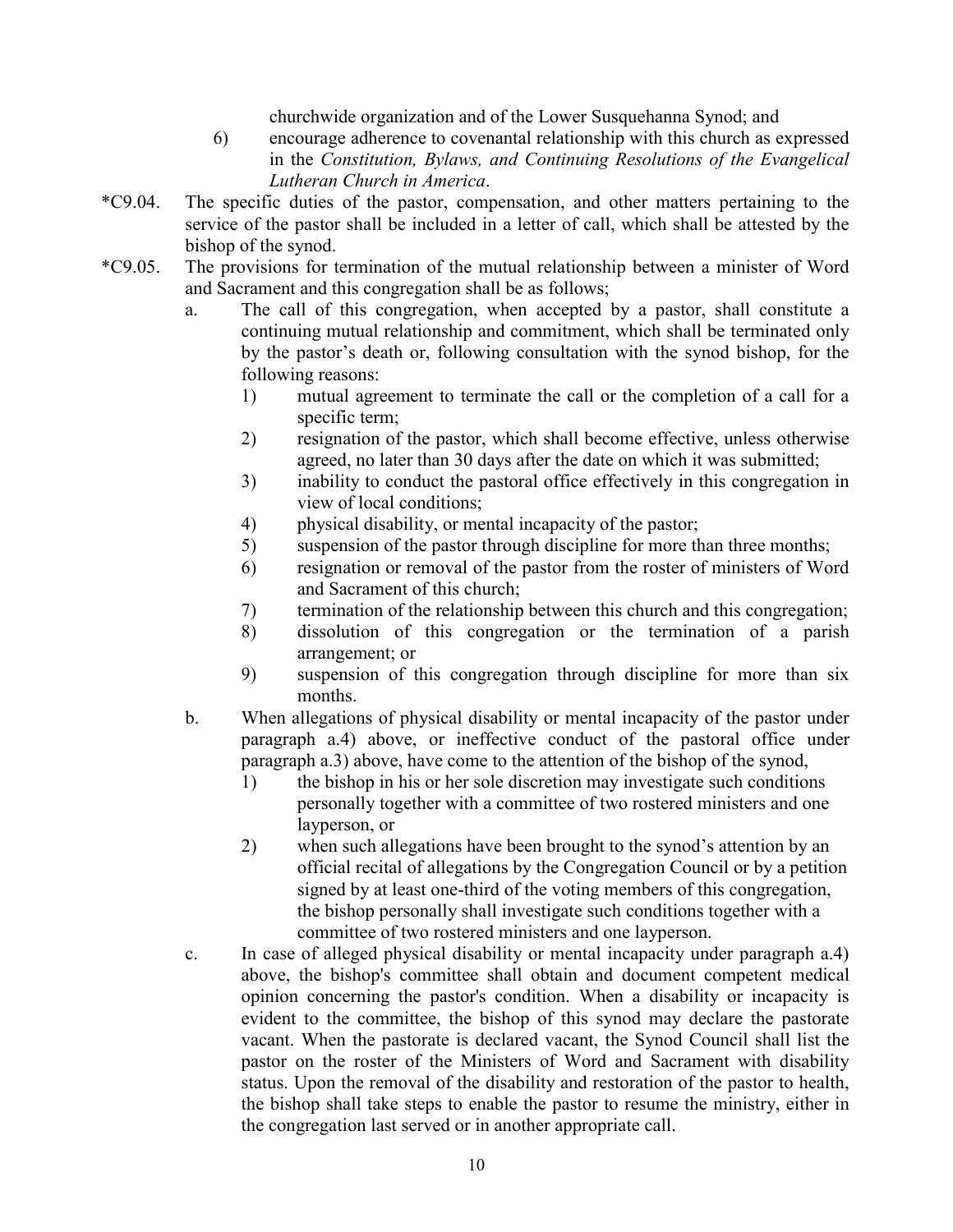- d. In the case of alleged local difficulties that imperial the effective functioning of this congregation under paragraph a.3) above, the bishop's committee shall endeavor to hear from all concerned persons after which the bishop together with the committee shall present their recommendations first to the pastor and then to this congregation. The recommendations of the bishop's committee must address whether the pastor's call should come to an end and, if so, may suggest appropriate severance arrangements. The committee may also propose other actions that should be undertaken by the congregation and by the pastor, if appropriate. If the pastor and congregation agree to carry out such recommendations, no further action need be taken by the synod.
- e. If either party fails to assent to the recommendations of the bishop's committee concerning the pastor's call, this congregation may dismiss the pastor only at a legally called meeting after consultation with the bishop, either (a) by a twothirds vote of the voting members present and voting where the bishop and the committee did not recommend termination of the call, or (b) by a majority vote of the voting members present and voting where the bishop and the committee recommended termination of the call.
- f. If, in the course of proceedings described in paragraph c. or paragraph d. above, the bishop's committee concludes that there may be grounds for discipline, the committee shall make recommendations concerning disciplinary action in accordance with the provisions of this church's constitution, bylaws, and continuing resolutions.
- \*C9.06. At a time of pastoral vacancy, an interim pastor shall be appointed by the bishop of the synod with the consent of this congregation or the Congregation Council.
- \*C9.07. During the period of service, an interim pastor shall have the rights and duties in this congregation of a regularly called pastor and may delegate the same in part to a supply pastor with the consent of the bishop of the synod and this congregation or Congregation Council. The interim pastor and any rostered minister providing assistance shall refrain from exerting influence in the selection of a pastor. Unless previously agreed upon by the Synod Council, an interim pastor is not available for a regular call to the congregation served.
- \*C9.08. This congregation shall make satisfactory settlement of all financial obligations to a former pastor before calling a successor. A pastor shall make satisfactory settlement of all financial obligations to this congregation before beginning service in a call to another congregation or employment in another ministry setting.
- \*C9.09. When a pastor is called to serve in company with another pastor or pastors, the privileges and responsibilities of each pastor shall be specified in documents to accompany the call and to be drafted in consultation involving the pastors, the Congregation Council, and the bishop of the synod. As occasion requires, the documents may be revised through a similar consultation.
- \*C9.11. With the approval of the bishop of the synod, this congregation may depart from \*C9.05.a. and call a pastor for a specific term. Details of such calls shall be in writing setting forth the purpose and conditions involved. Prior to the completion of a term, the bishop or a designated representative of the bishop shall meet with the pastor and representatives of this congregation for a review of the call. Such a call may also be terminated before its expiration in accordance with the provisions of \*C9.05.a.
- \*C9.12. The pastor of this congregation:
	- a. shall keep accurate parochial records of all baptisms, confirmations, marriages,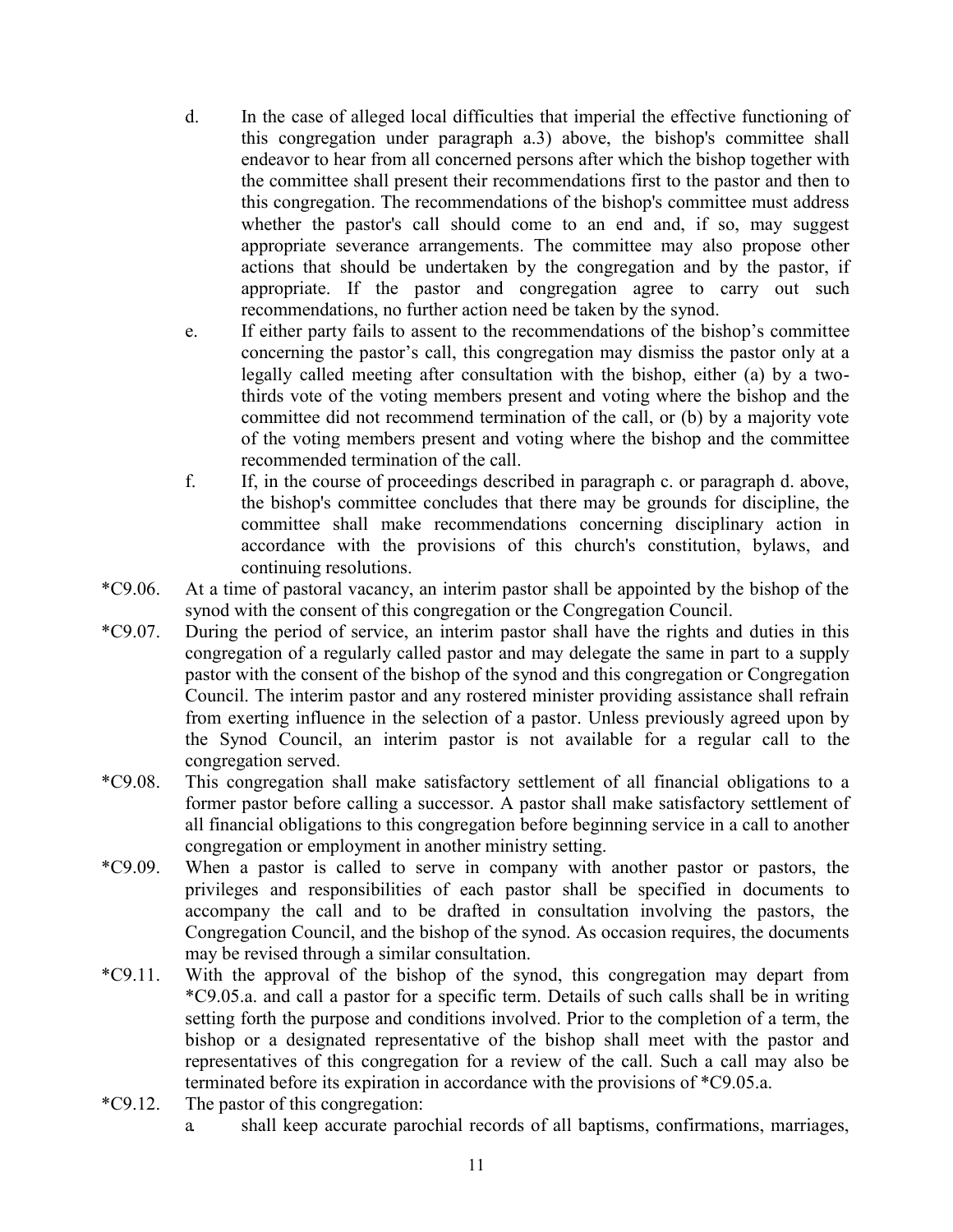burials, communicants, members received, members dismissed, or members excluded from this congregation;

- b. shall submit a summary of such statistics annually to the synod; and. shall become a member of this congregation upon receipt and acceptance of the letter of call. In a parish of multiple congregations, the pastor shall hold membership in one of the congregations.
- \*C9.13. The pastor(s) shall submit a report of his or her ministry to the bishop of the synod at least 90 days prior to each regular meeting of the Synod Assembly.
- C9.13.01. A report of all pastoral acts shall be made to the Congregation Council on a monthly basis.
- \*C9.14. The parochial records of this congregation shall be maintained by the pastor and shall remain the property of the congregation. The secretary of this congregation shall attest in writing to the bishop of this synod that such records have been placed in his or her hands in good order by a departing pastor before the installation of that pastor in another call or approval of a request for change in roster status.
- C9.15. Under special circumstances, subject to the approval of the synod bishop and the concurrence of this congregation, minister of Word and Sacrament of a church body with which the Evangelical Lutheran Church I America officially has established a relationship of full communion may serve temporarily as pastor of this congregation under a contract between this congregation and the pastor in a form proposed by the synod bishop and approved by the congregation.
- \*C9.21. Authority to call a deacon shall be in this congregation by at least a two-thirds vote of voting members present and voting at a meeting legally called for that purpose. Before a call is issued, the officers, or a committee elected by the Congregation Council to recommend the call, shall seek the advice and help of the bishop of the synod.
- \*C9.22. Only a member of the roster of Ministers of Word and Service of the Evangelical Lutheran Church in America or a candidate for the roster of Ministers of Word and Service who has been recommended for this congregation by the synod bishop may be called as a deacon of this congregation.
- \*C9.23. Consistent with the faith and practice of the Evangelical Lutheran Church in America, every minister of Word and Service shall:
	- a. Be rooted in the Word of God for proclamation and service;
	- b. Advocate a prophetic diakonia that commits itself to risk-taking and innovative service on the frontiers of the Church's outreach, giving particular attention to the suffering places in God's Speak publicly to the world in solidarity with the poor and oppressed, calling for justice and proclaiming God's love for the world, witnessing to the realm of God in the community, the nation, and abroad;
	- c. Speak publicly to the world;
	- d. Equip the baptized for ministry in God's world that affirms the gifts of all people;
	- e. Encourage mutual relationships that invite participation and accompaniment of others in God's mission;
	- f. Practice stewardship that respects God's gift of time, talents, and resources;
	- g. Be grounded in a gathered community for ongoing diaconal formation;
	- h. Share knowledge of this church and its wider ministry of the gospel and advocate for the work of all expressions of this church; and
	- i. Identify and encourage qualified persons to prepare for ministry of the gospel.
- \*C9.24. The specific duties of the deacon, compensation, and other matters pertaining to the service of the deacon shall be included in a letter of call, which shall be attested by the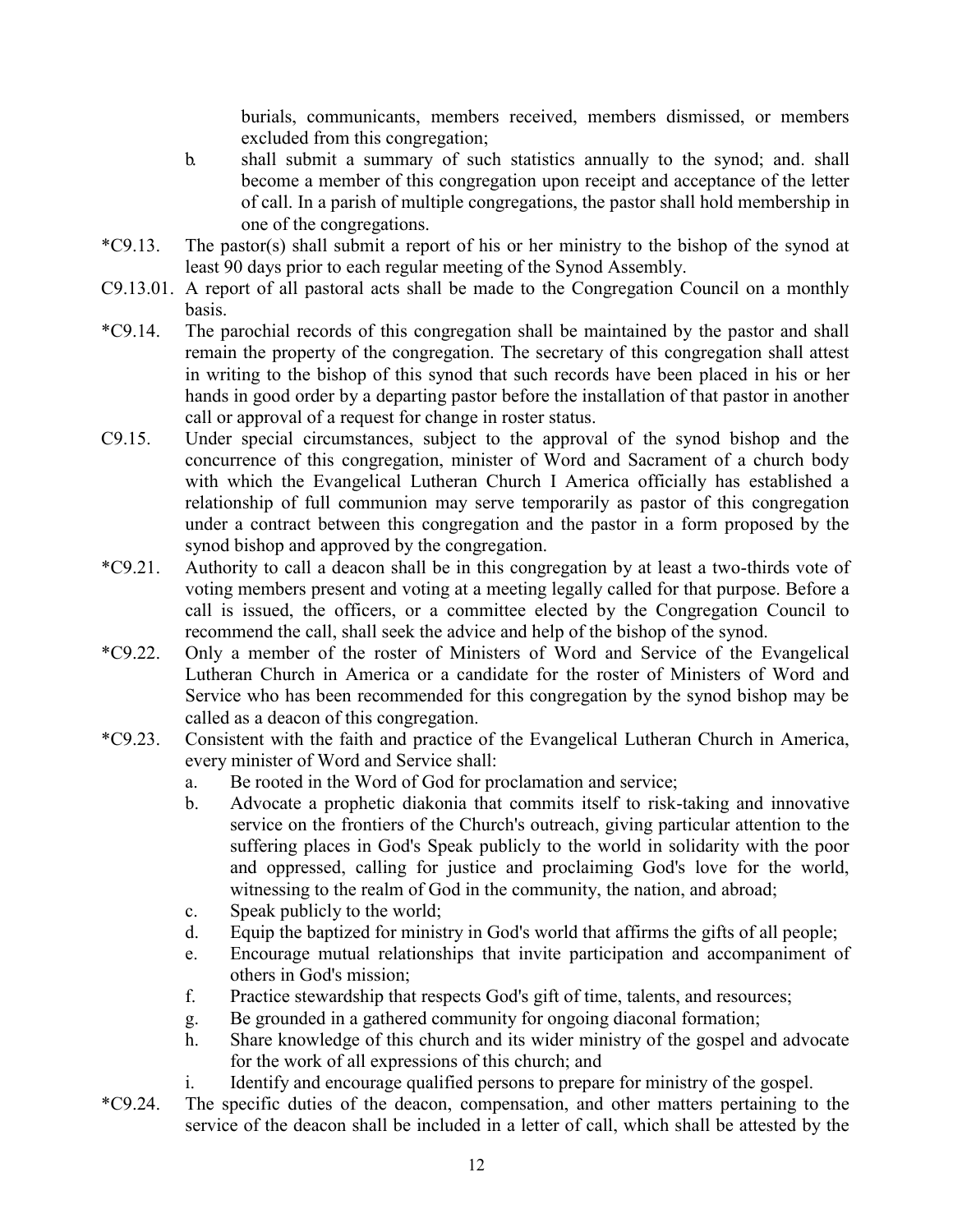bishop of the synod.

- \*C9.25. The provisions for termination of the mutual relationship between a minister of Word and Service and this congregation shall be as follows:
	- a. The call of a congregation, when accepted by a deacon, shall constitute a continuing mutual relationship and commitment, which shall be terminated only by the deacon's death or, following consultation with the synod bishop, for the following reasons:
		- 1) mutual agreement to terminate the call or the completion of a call for a specific term;
		- 2) resignation of the deacon, which shall become effective unless otherwise agreed, no later than 30 days after the date on which it was submitted;
		- 3) inability to conduct the ministry of Word and Service effectively in this congregation in view of local conditions;
		- 4) physical disability or mental incapacity of the deacon;
		- 5) suspension of the deacon through discipline for more than three months;
		- 6) resignation or removal of the deacon from the roster of Ministers of Word and Service of this church;
		- 7) termination of the relationship between this church and this congregation;
		- 8) dissolution of this congregation or the termination of a parish arrangement; or
		- 9) suspension of this congregation through discipline for more than six months;
	- b. When allegations of physical disability or mental incapacity of the deacon under paragraph a.4) above, or ineffective conduct of the office of minister of Word and Service under paragraph a.3) above, have come to the attention of the bishop of this synod.
		- 1) the bishop in his or her sole discretion may investigate such conditions personally together with a committee of two rostered ministers and one layperson; or
		- 2) when such allegations have been brought to the synod's attention by an official recital of allegations by the Congregation Council or by a petition signed by at least one-third of the voting members of this congregation, the bishop personally shall investigate such conditions together with a committee of two rostered ministers and one layperson;
	- c. In case of alleged physical disability or mental incapacity under paragraph a.4) above, the bishop's committee shall obtain and document competent medical opinion concerning the deacon's condition. When a disability or incapacity is evident to the committee, the bishop of this synod may declare the position vacant. When the position is declared vacant, the Synod Council shall list the deacon on the roster of Ministers of Word and Service with disability status. Upon removal of the disability and the restoration of the deacon to health, the bishop shall take steps to enable the deacon to resume the ministry, either in the congregation last served or in another appropriate call.
	- d. In the case of alleged local difficulties that imperil the effective functioning of this congregation under paragraph a.3) above, the bishop's committee shall endeavor to hear from all concerned persons, after which the bishop, together with the committee, shall present their recommendations first to the deacon and then to this congregation. The recommendations of the bishop's committee must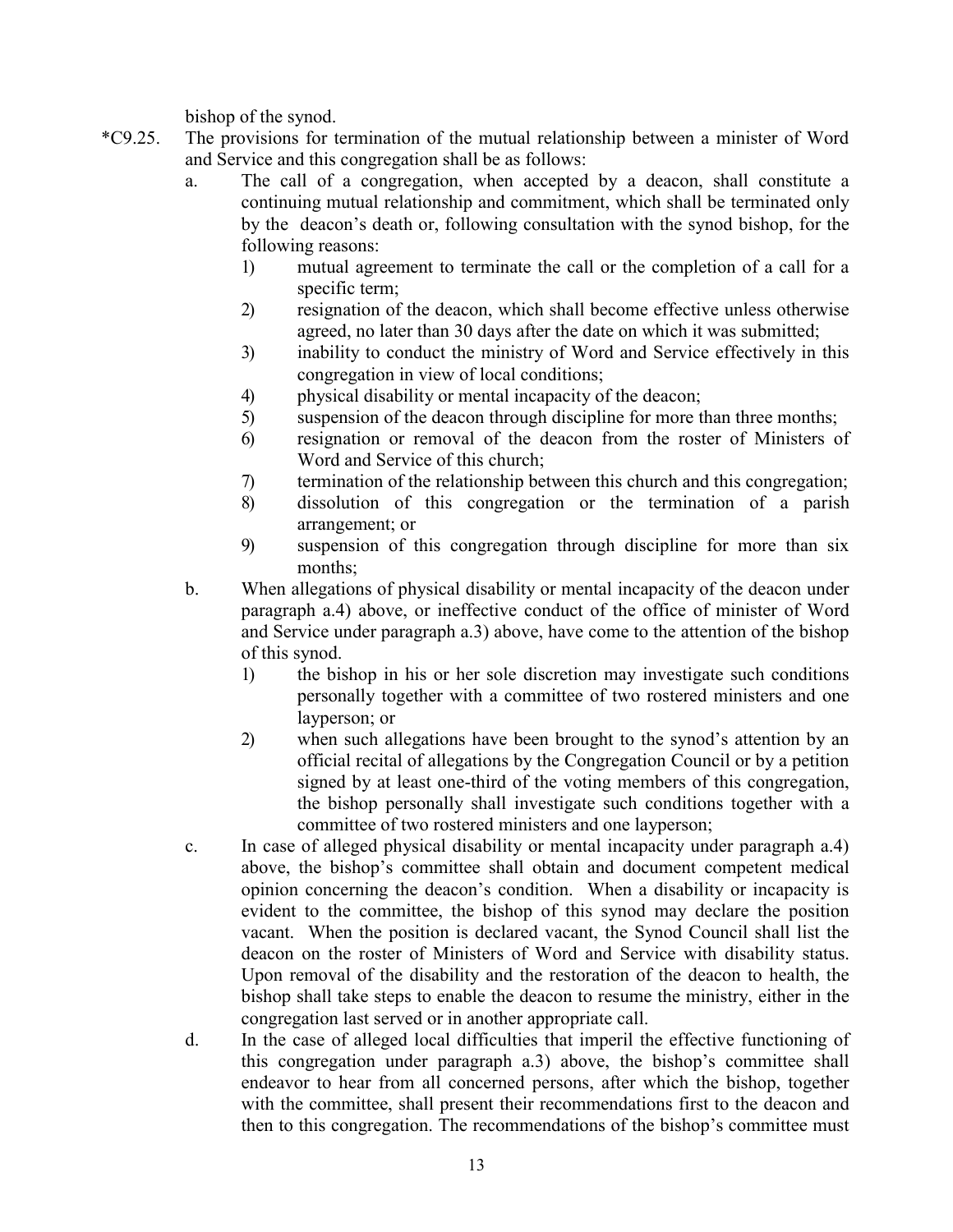address whether the deacon's call should come to an end and, if so, may suggest appropriate severance arrangements, The committee may also propose other actions that should be undertaken by this congregation and by the deacon, if appropriate. If the deacon and congregation agree to carry out such recommendations, no further action need to be taken by the synod.

- e. If either party fails to assent to the recommendations of the bishop's committee concerning the deacon's call, this congregation may dismiss the deacon only at a legally called meeting after consultations with the bishop, either (a) by a twothirds vote of the voting members present and voting where the bishop and the committee did not recommend termination of the call, or (b) by a majority vote of the voting members present and voting where the bishop and the committee recommended termination of the call.
- f. If, in the course of proceedings described in paragraph c. or paragraph d above, the bishop's committee concludes that there may be grounds for discipline, the committee shall make recommendations concerning disciplinary action in accordance with the provisions of this church's constitution, bylaws and continuing resolution.
- \*C9.26. This congregation shall make satisfactory settlement of all financial obligations to a former deacon before calling a successor. A deacon shall make satisfactory settlement of all financial obligation to this congregation before beginning service in a call to another congregation or employment in another ministry setting.
- \*C9.27. When a deacon is called to serve in company with another rostered minister or other rostered ministers, the privileges and responsibilities of each rostered minister shall be specified in documents to accompany the call and to be drafted in consultation involving the rostered ministers, the Congregation Council, and the bishop of the synod. As occasion requires, the documents may be revised through a similar consultation.
- \*C9.28. With the approval of the bishop of the synod, this congregation may depart from \*C9.25a, and call a deacon for a specific term. Details of such calls shall be in writing setting for the purpose and conditions involved. Prior to the completion of a term, the bishop or a designated representative of the bishop shall meet with the deacon and representatives of this congregation for a review of the call. Such a call may also be terminated before its expiration in accordance with the provisions of \*C9.25.a.
- \*C9.29. The deacon shall become a member of this congregation upon receipt and acceptance of the letter of call. In a parish of multiple congregations, the deacon shall hold membership in one of the congregations.
- \*C9.31. The deacon(s) shall submit a report of his or her ministry to the bishop of the synod at least 90 days prior to each regular meeting of the Synod Assembly.

# **Chapter 10. CONGREGATION MEETING**

- C10.01. This congregation shall have at least one regular meeting per year. The regular meeting(s) of the congregation shall be held at the time(s) specified in the bylaws. Consistent with the laws of the Commonwealth of Pennsylvania, the bylaws shall designate one regular meeting per year as the annual meeting of this congregation.
- C10.01.01.There shall be two regular meetings held each year: January and June.
- C10.01.02.The January meeting is designated as the annual meeting of this congregation. The purpose of the January meeting will be to present the financial reports of the congregation, adopt the budget, and conduct needed business. It will be on a Sunday and at a time announced by the Congregation Council.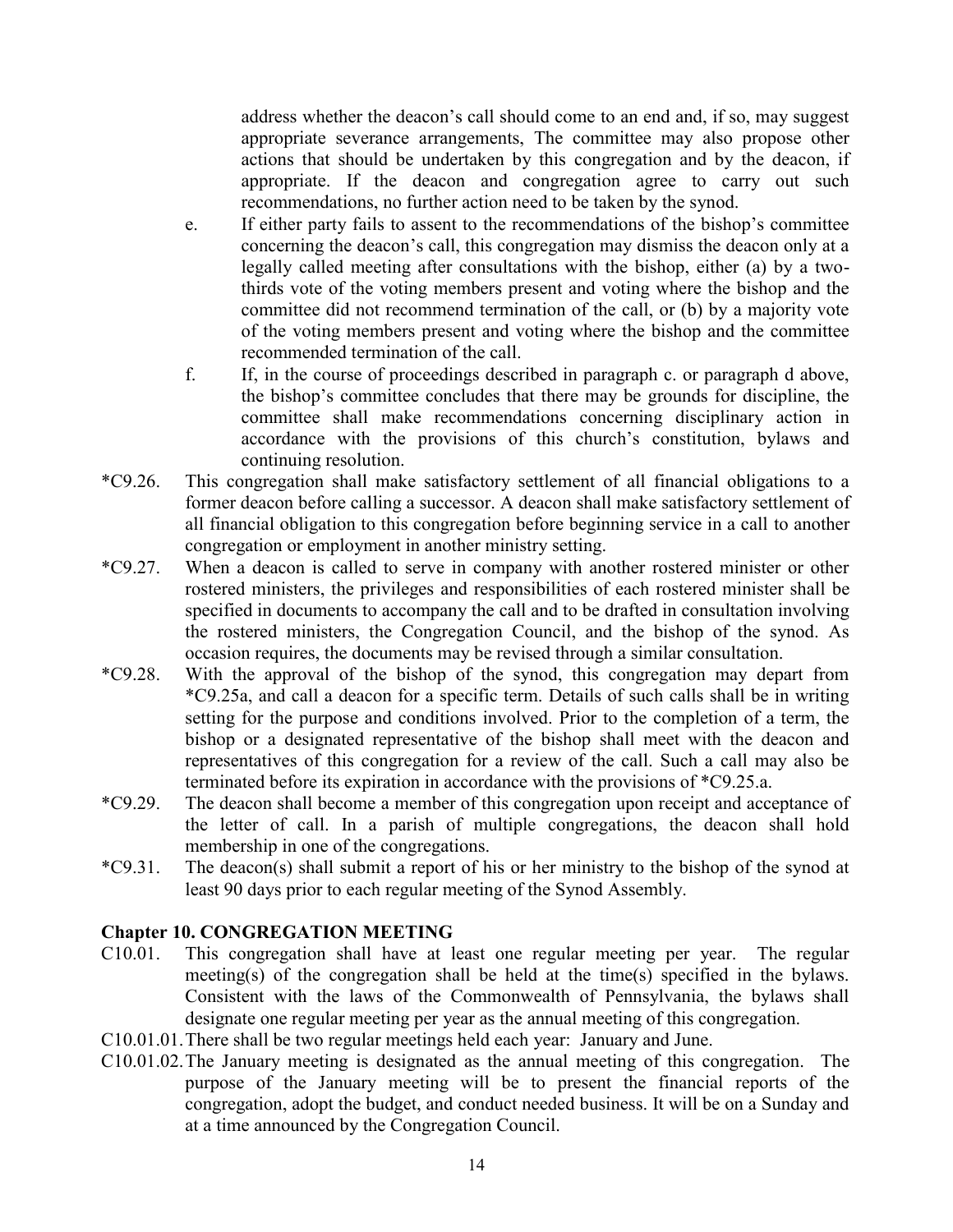- C10.01.03.The fiscal year shall be from January 1 to December 31.
- C10.01.04.The purpose of the June meeting will be to nominate and approve new council members, present program reports of the boards, committees, organization, staff, and other reports (including financial), and conduct needed business. It will be on a day and at a time announced by the Congregation Council, but must occur prior to the end of June.
- C10.02. A special Congregation Meeting may be called by the pastor, the Congregation Council, or the president of this congregation, and shall be called by the president of this congregation upon the written request of 10 percent of the voting members. The president of the Congregation Council shall call a special meeting upon request of the synod bishop. The call for each special meeting shall specify the purpose for which it is to be held and no other business shall be transacted.
- C10.03. Notice of all meetings of this congregation shall be given at the services of worship on the preceding two consecutive weekends and by mail or electronic means, as permitted by state law, to all voting members at least 10 days in advance of the date of the meeting.
- C10.04. Ten percent of the voting members shall constitute a quorum.
- C10.05. Voting by proxy, or by absentee ballot shall not be permitted.
- C10.06. All actions approved by this congregation shall be by majority vote of those voting members present and voting, except as otherwise provided in this constitution or by state law.
- C10.07. *Robert's Rules of Order,* latest edition, shall govern parliamentary procedure of all meetings of this congregation.
- C10.08. This congregation may hold meetings by remote communication, including electronically and by telephone conference, as long as there is an opportunity for simultaneous aural communication. To the extent permitted by state law, notice of all meetings may be provided electronically.

#### **Chapter 11. OFFICERS**

- C11.01. The officers of this congregation shall be a president, vice president, secretary, and treasurer, and assistant treasurer.
	- a. Duties of the officers shall be specified in the bylaws.
	- b. The officers shall be voting members of this congregation.
	- c. Officers of this congregation shall serve similar offices of the Congregation Council.
	- d. The president, vice president, and secretary shall be selected from the elected membership of the Congregation Council. If the treasurer and assistant treasurer is not selected from the elected membership of the Congregation Council, the treasurer and assistant treasurer shall have voice but not vote at the meetings of the Congregation Council.
- C11.01.01.The president shall preside at meetings of the congregation and the Congregation Council. In the event of the president's inability to serve, the vice-president shall preside.
- C11.01.02.The secretary shall keep accurate minutes of all meetings of the congregation and of the council in a volume provided by the congregation, which shall be preserved permanently in its archives.
- C11.01.03.The treasurer shall be responsible to assure that the books of account of the congregation are kept in proper order. He/She shall assure that proper controls are in place and followed concerning handling of receipts and making disbursements and all other financial transactions of the congregation.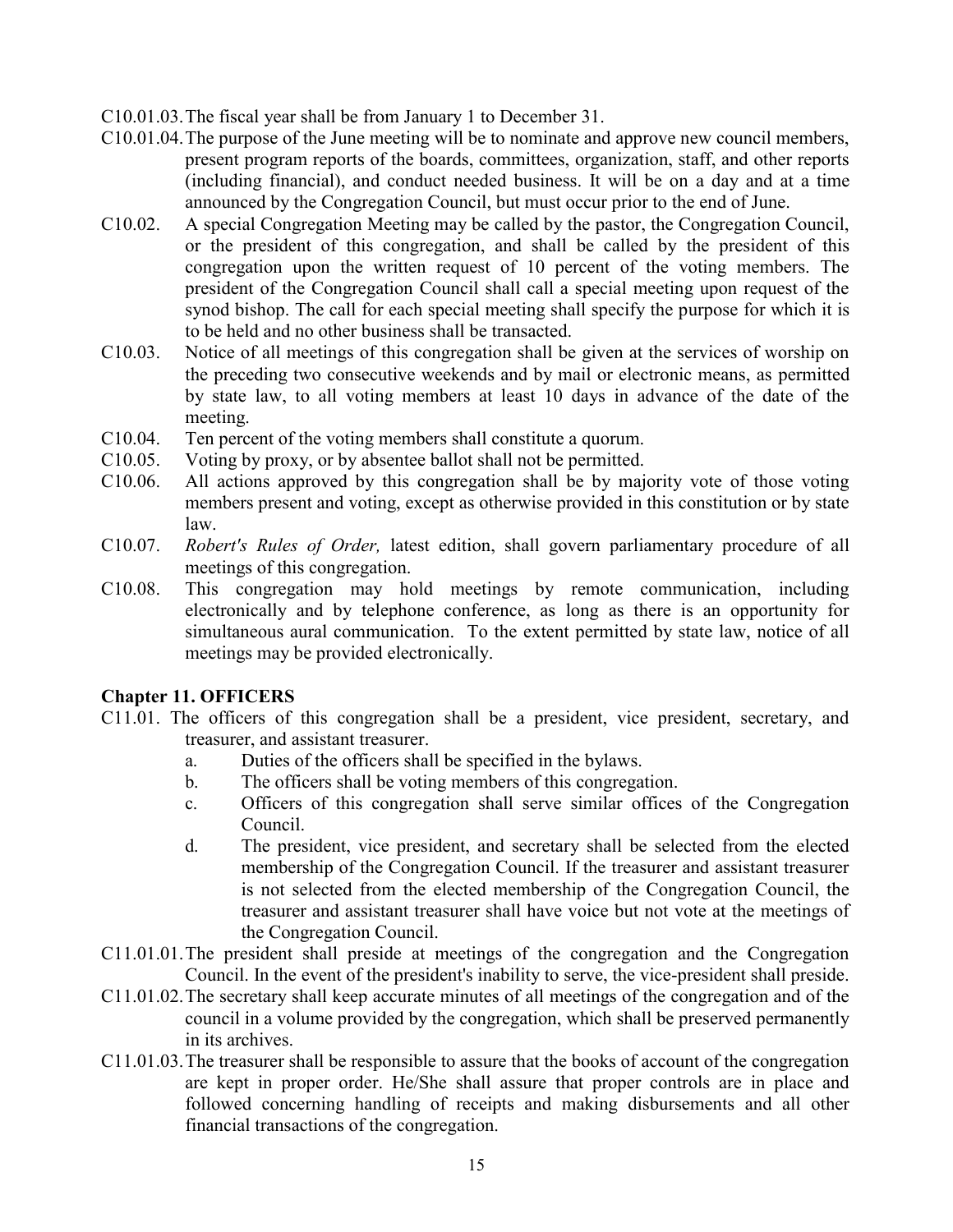- C11.01.04.The assistant treasurer shall aid the treasurer in carrying out the treasurer's responsibilities. In the absence of the treasurer, the assistant treasurer shall be empowered to sign checks on behalf of the congregation. If the treasurer is unable to attend a meeting of the Congregation Council, the assistant treasurer can represent the treasurer and be given the same privilege of voice but not vote.
- C11.02. The Congregation Council shall elect its officers and they shall be the officers of this congregation. The officers shall be elected by written ballot and shall serve for one year or until their successors are elected. Their terms shall begin at the close of the annual meeting at which they are elected.
- C11.02.01.At the conclusion of the June annual meeting of the congregation, the Congregation Council shall hold an organizational meeting in executive session to elect its officers.
- C11.03. No officer shall hold more than one office at a time. No elected officer shall be eligible to serve more than two consecutive terms in the same office except the treasurer.

#### **Chapter 12. CONGREGATION COUNCIL**

- C12.01. The voting membership of the Congregation Council shall consist of the pastor(s) and not more than nor fewer than twelve members of the congregation. Any voting member of this congregation may be elected, subject only to the limitation on the length of continuous service permitted in that office. A member's place on the Congregation Council shall be declared vacant if the member a) ceases to be a voting member of this congregation or b) is absent from four successive regular meetings of the Congregation Council without cause. Consistent with the laws of the state in which this congregation is incorporated, this congregation may adopt procedures for the removal of a member of the Congregation Council in other circumstances.
- C12.01.01.In making nominations, Council shall consider youth and young adults.
- C12.02. The members of the Congregation Council except the pastor(s) shall be elected by written ballot to serve for three years or until their successors are elected. Such members shall be eligible to serve no more than two full terms consecutively. Their terms shall begin at the close of the annual meeting at which they are elected.
- C12.02.01.At the June meetings in each of 2013, 2014, 2015 and 2016, three new members of Council shall be elected to terms of three years each to replace the outgoing members who had been elected to terms of four years or their successors under C12.03. A member shall not be eligible for election to a term of three years in the year in which that member completes a term of four years.
- C12.02.02.At the June meeting in 2016, one new member shall be elected to a term of three years to replace an outgoing member who had been elected to a term of three years in 2013 or his successor under C12.03, one new member of Council shall be elected to a term of two years to replace an outgoing member who had been elected to a term of three years in 2013 or his successor under C12.03, and one new member shall be elected to a term of one year to replace a member who had been elected to a term of three years in 2013 or his successor under C12.03. These shortened terms of one or two years shall not be considered to be full terms for purposes of election to consecutive terms. However, a member completing a term of four years in 2016 who is elected to either shortened term will not be eligible for election to Council in the year in which that term is completed.
- C12.02.03.At the June meeting in 2017 and each following year, four new members of Council shall be elected to replace the outgoing members who had been elected to terms of three years or their successors under C12.03.
- C12.03. Should a member's place on the Congregation Council be declared vacant, the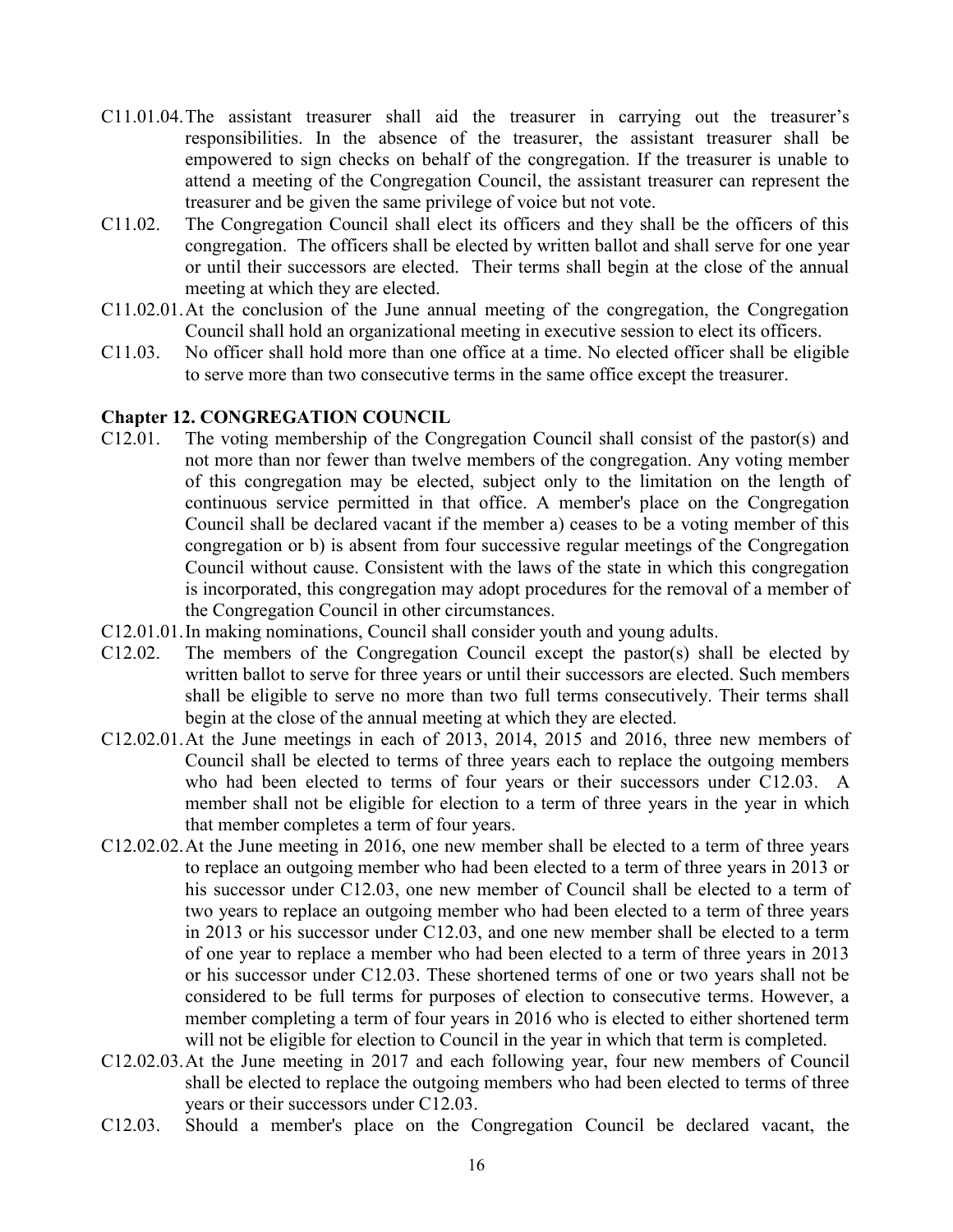Congregation Council shall elect, by majority vote, a successor until the next annual meeting.

- C12.03.01.The term of election by the congregation shall be only the remainder of the original term of the member's place on Council and not a new full term.
- C12.03.02.Service as member of Council under this section for less than one-half of the original term shall not be considered to be a full term under C12.02.
- C12.04. The Congregation Council shall have general oversight of the life and activities of this congregation, and in particular its worship life, to the end that everything be done in accordance with the Word of God and the faith and practice of the Evangelical Lutheran Church in America. The duties of the Congregation Council shall include the following:
	- a. To lead this congregation in stating its mission, to do long-range planning, to set goals and priorities, and to evaluate its activities in light of its mission and goals.
	- b. To seek to involve all members of this congregation in worship, learning, witness, service, and support.
	- c. To oversee and provide for the administration of this congregation to enable it to fulfill its functions and perform its mission.
	- d. To maintain supportive relationships with the rostered minister(s) and staff and help them annually to evaluate the fulfillment of their calling or employment.
	- e. To be examples individually and corporately of the style of life and ministry expected of all baptized persons.
	- f. To promote a congregational climate of peace and goodwill, and, as differences and conflicts arise, to endeavor to foster mutual understanding.
	- g. To arrange for pastoral service during the sickness or absence of the pastor.
	- h. To emphasize support for the synod and churchwide organization of the Evangelical Lutheran Church in America as well as cooperation with other congregations, both Lutheran and non-Lutheran, subject to established policies of the synod and the Evangelical Lutheran Church in America.
	- i. To recommend and encourage the use of program resources produced or approved by the Evangelical Lutheran Church in America.
	- j. To seek out and encourage qualified persons to prepare for the ministry of the Gospel.
- C12.05. The Congregation Council shall be responsible for the financial and property matters of this congregation.
	- a. The Congregation Council shall be the board of trustees of this congregation, and as such shall be responsible for maintaining and protecting its property and the management of its business and fiscal affairs. It shall have the powers and be subject to the obligations that pertain to such boards under the laws of the State of Pennsylvania, except as otherwise provided herein.
	- b. The Congregation Council shall not have the authority to buy, sell, or encumber real property unless specifically authorized to do so by a meeting of this congregation.
	- c. The Congregation Council may enter into contracts of up to 10% of the current general operating budget (Fund 1) for items not included in the budget.
	- d. The Congregation Council shall prepare an annual budget for adoption by this congregation, shall supervise the expenditure of funds in accordance therewith following its adoption, and may incur obligations of more than 10% in excess of the anticipated receipts only after approval by a Congregation Meeting. The budget shall include this congregation's full indicated share in support of the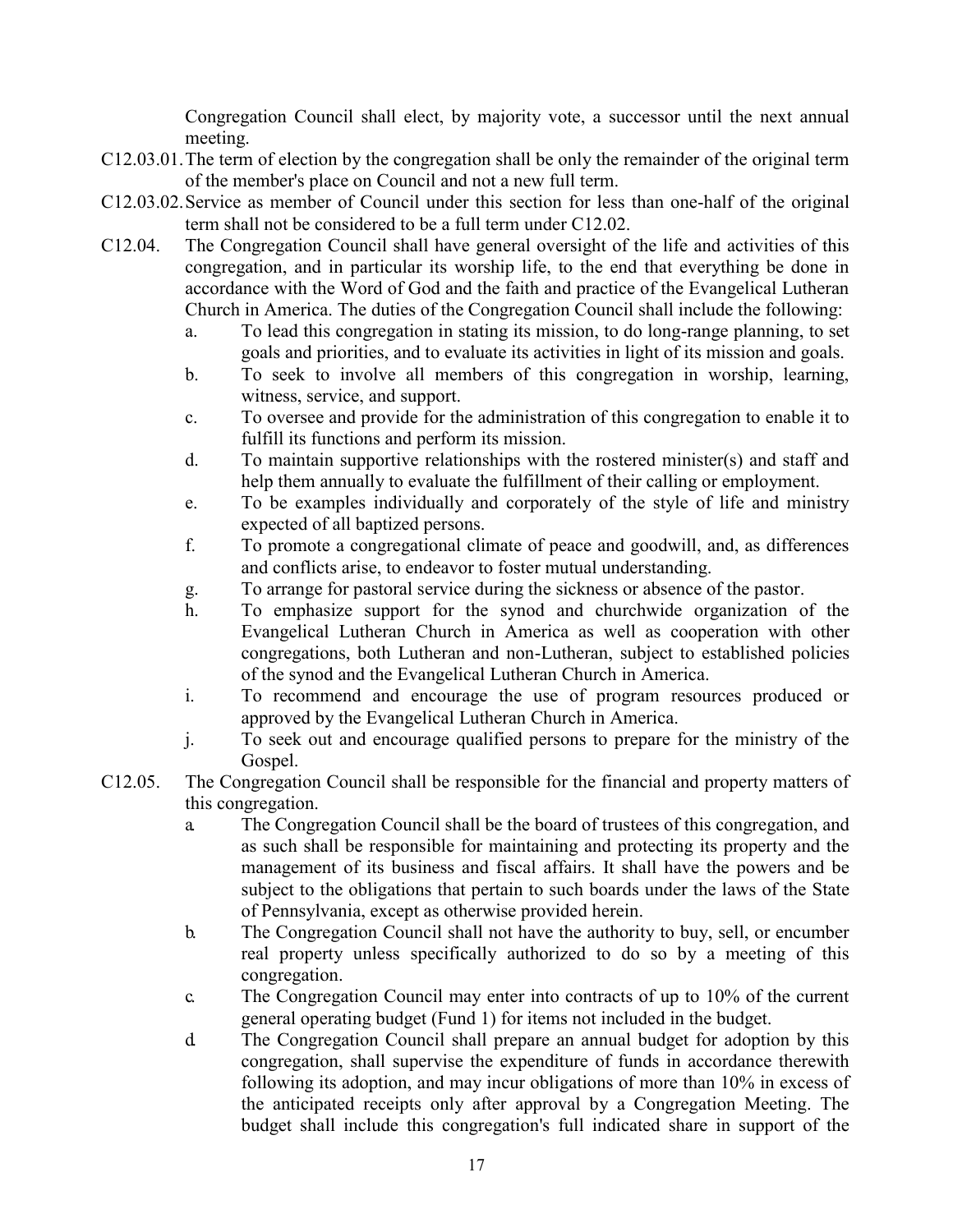wider ministry being carried on in partnership collaboration with the synod and churchwide organization.

- e. The Congregation Council shall ascertain that the financial affairs of this congregation are being conducted efficiently, giving particular attention to the prompt payment of all obligations and to the regular forwarding of mission support monies to the synod treasurer.
- f. The Congregation Council shall be responsible for this congregation's investments and its total insurance program.
- C12.06. The Congregation Council shall see that the provisions of this constitution, its bylaws, and the continuing resolutions are carried out.
- C12.07. The Congregation Council shall provide for an annual review of the membership roster.
- C12.08. The Congregation Council shall be responsible for the employment and supervision of the staff of this congregation. Nothing in this provision shall be deemed to affect this congregation's responsibility for the call, terms of call, or termination of call of any employees who are on a roster of this church.
- C12.09. The Congregation Council shall submit a comprehensive report to this congregation at the annual meeting.
- C12.11. The Congregation Council shall normally meet once a month. Special meetings may be called by the pastor or the president, and shall be called by the president at the request of at least one-half of its members. Notice of each special meeting shall be given to all who are entitled to be present.
- C12.12. A quorum for the transaction of business shall consist of a majority of the members or the Congregation Council, including the pastor or interim pastor, except when the pastor or interim pastor requests or consents to be absent and has given prior approval to the agenda for a particular regular or special meeting, which shall be the only business considered at that meeting. Chronic or repeated absence of the pastor or interim pastor who has refused approval of the agenda of a subsequent regular or special meeting shall not preclude action by the Congregation Council, following consultation with the synod bishop.
- C12.12.01. *Robert's Rules of Order,* latest edition, shall be the governing parliamentary law of this Council.
- C12.13. The Congregation Council and is committees may hold meetings by remote communication, including electronically and by telephone conference, and, to the extent permitted by state law, notice of all meetings may be provided electronically.

# **Chapter 13. CONGREGATION COMMITTEES**

- C13.01. The officers of this congregation and the senior pastor shall constitute the *Executive Committee.*
- C13.02. A *Mutual Ministry Committee* (in the absence of a mutual ministry committee, the duties shall be fulfilled by the executive committee) shall be appointed jointly by the president and the pastor.
- C13.03. An Endowment Committee which is elected by the congregation shall be responsible for the congregation's investments.
- C13.03.01.The Endowment Committee shall function in accordance with guidelines approved by the Congregation Council.
- C13.04. When a vacancy occurs in a position for which this congregation calls a rostered minister, a *Call Committee* of at least six voting members shall be elected by the Congregation Council. Term of office will terminate upon installation of the newly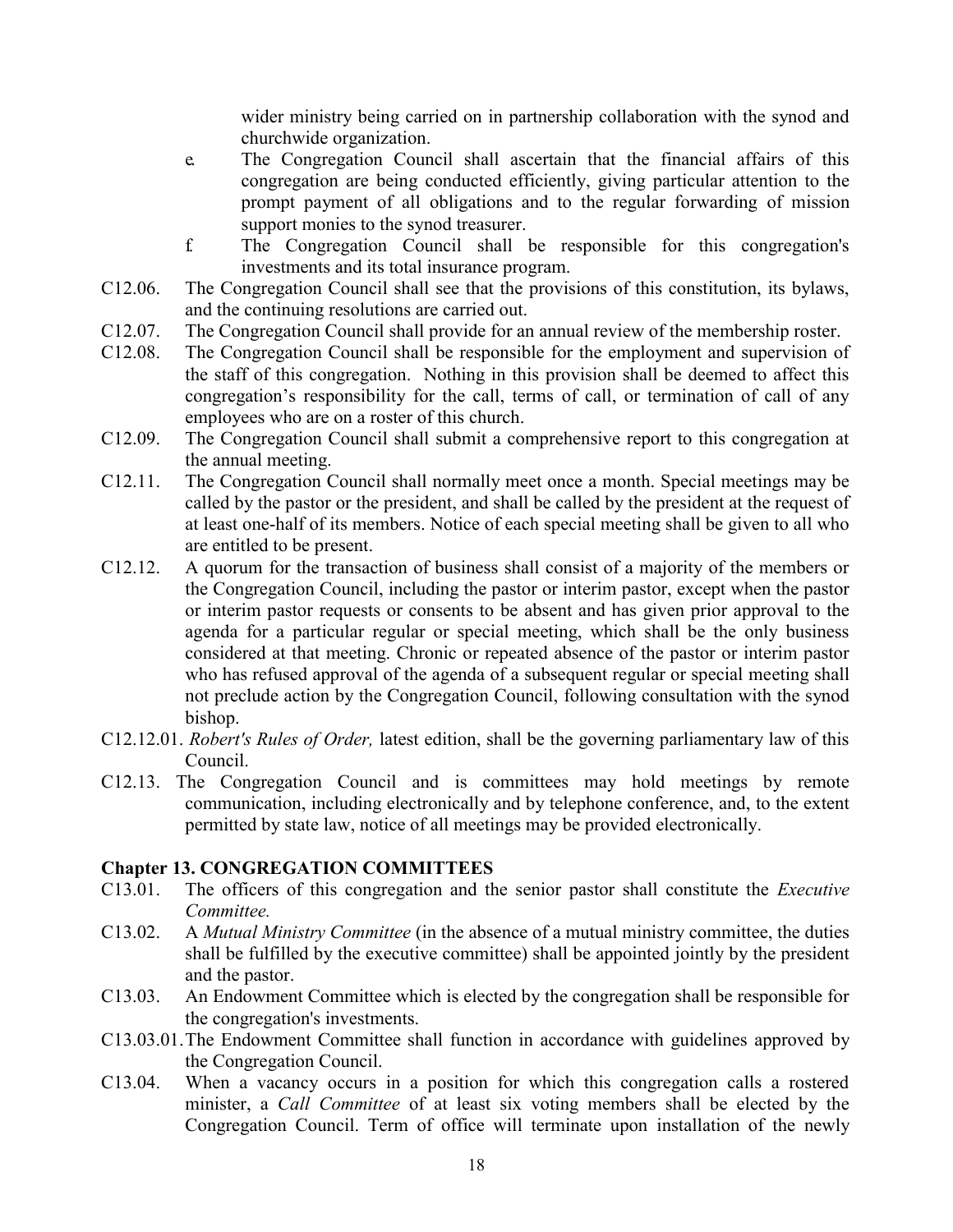called pastor.

- C13.05. An *Audit Committee* of three voting members shall be elected by the Congregation Council. Audit Committee members shall not be members of the Congregation Council. Term of office shall be three years, with one member elected each year. Members shall be eligible for reelection.
- C13.05.01 The members of the Audit Committee shall be elected at the January annual meeting. Members shall not be eligible to serve more than two consecutive terms.
- C13.06. Other boards, committees and special task forces of this congregation may be formed, as the need arises, by decision of the Congregation Council.
- C13.06.01.Each Board and Committee of the Congregation Council shall have at least one member of council.
- C13.06.02 The terms of members shall be for two years and arranged to provide continuity. After two terms a person may be asked to serve as a resource person.
- C13.06.03.The Congregation Council shall serve as the Nominating Committee. It shall solicit names from boards, committees and the congregation in general.
- C13.07. Duties of boards and committees of this congregation shall be specified in the continuing resolutions.
- C13.08. The senior pastor of this congregation shall be *ex officio* a member of all committees and boards of this congregation.

### **Chapter 14. ORGANIZATIONS WITHIN THIS CONGREGATION**

- C14.01. All organizations within this congregation shall exist to aid it in ministering to the members of this congregation and to all persons who can be reached with the Gospel of Christ. As outgrowths and expressions of this congregation's life, the organizations are subject to its oversight and direction. This congregation at its meeting shall determine their policies, guide their activities, and receive reports concerning their membership, work, and finances.
- C14.02. Special interest groups, other than those of the official organizations of the Evangelical Lutheran Church in America, may be organized only after authorization has been given by the Congregation Council and specified in a continuing resolution.

#### **Chapter 15. DISCIPLINE OF MEMBERS AND ADJUDICATION**

- \*C15.01. Persistent and public denial of the Christian faith, willful or criminal conduct grossly unbecoming a member of the Church of Christ, continual and intentional interference with the ministry of this congregation, or willful and repeated harassment or defamation of member(s) of this congregation is sufficient cause for discipline of a member. Prior to disciplinary action, reconciliation and repentance will be attempted following Matthew 18: 15-17, proceeding through these successive steps, as necessary: private counsel and admonition by the pastor, b) censure and admonition by the pastor in the presence of two or three witnesses, c) written referral of the matter by the Congregation Council to the vice president of the synod, who will refer it to a consultation panel drawn from the Consultation Committee of the synod, and d) written referral of the matter by the consultation panel to the Committee on Discipline of the synod. If, for any reason, the pastor is unable to administer the admonitions required by paragraphs a. and b. hereof, those steps may be performed by another pastor chosen by the Executive Committee of the congregation council.
- \*C15.02. The process for discipline of a member of this congregation shall be governed as prescribed by the chapter on discipline in the *Constitution, Bylaws, and Continuing*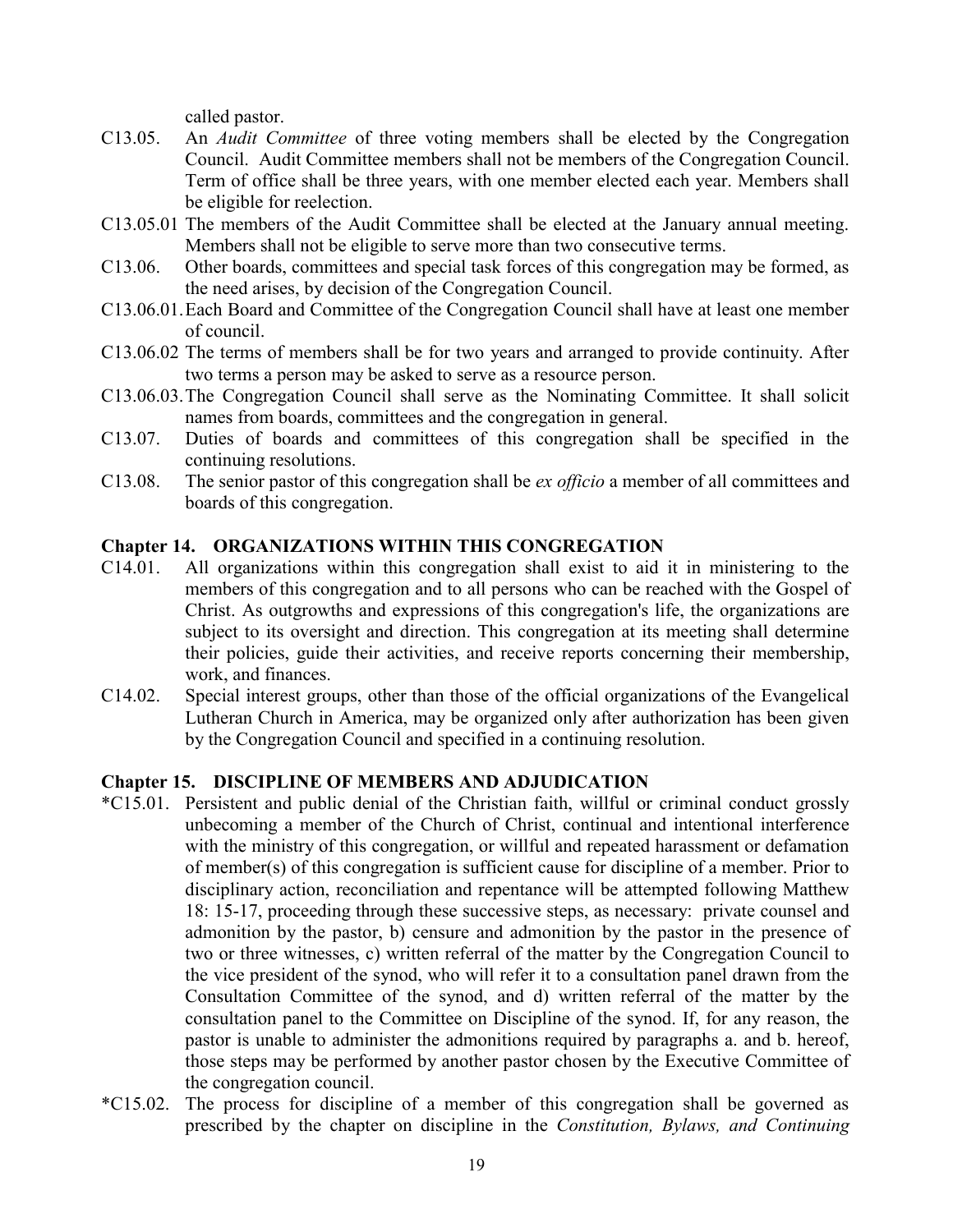*Resolutions of the Evangelical Church in America*. If the counseling, censure, and admonitions pursuant to C15.01 do not result in repentance and amendment of life, charges against the accused member(s) that are specific and in writing may be prepared by the Congregation Council, signed, and submitted to the vice president of the synod. The vice president shall select from synod's Consultation Committee a panel of five members (three lay persons and two ministers of Word and Sacrament). A copy of the written charges shall be provided to the consultation panel and the accused member(s). The consultation panel, after requesting a written reply to the charges from the accused member(s), shall consider the matter and seek a resolution by means of investigation, consultation, mediation, or whatever other means may seem appropriate. The panel's efforts to reach a mutually agreeable resolution shall continue for no more than 45 days after the matter is submitted to it.

- \*C15.03. If the consultation panel fails to resolve the matter, that panel shall refer the case in writing, including the written charges and the accused member's reply, to the Committee on Discipline of the synod for a hearing. A copy of the panel's written referral shall be delivered to the vice president of the synod, the Congregation Council, and the accused member(s) at the same time it is sent to the Committee on Discipline of the synod. The Executive Committee of the Synod Council shall then select six members from the Committee on Discipline to decide the case, and shall appoint a member of the Synod Council to preside as nonvoting chair. Those six members plus the nonvoting chair comprise the discipline hearing panel for deciding the case. The Congregation Council and the accused member(s) are the parties to the case.
- \*C15.04. The discipline hearing panel shall commence and conduct the disciplinary hearing in accordance with the provisions governing discipline of congregation members prescribed in the *Constitution, Bylaws, and Continuing Resolutions of the Evangelical Lutheran Church in America.*
- \*C15.05. By the vote of at least two-thirds of the members of the discipline hearing panel who are present and voting, one of the following disciplinary sanctions can be imposed:
	- a. suspension from the privileges of congregation membership for a designated period of time;
	- b. suspension from the privileges of congregation membership until the pastor and Congregation Council receive evidence, satisfactory to them, of repentance and amendment of life;
	- c. termination of membership in this congregation; or
	- d. termination of membership in this congregation and exclusion from the church property and from all congregation activities.
- \*C15.06. The written decision of the discipline hearing panel shall be sent to the vice president of the synod, the accused member(s), and the Congregation Council as required by the. *Constitution, Bylaws, and Continuing Resolutions of the Evangelical Lutheran Church in America.* The decision of the discipline hearing panel shall be implemented by the Congregation council and recorded in the minutes of the next council meeting.
- \*C15.07. No member of this congregation should be subject to discipline a second time for offenses that a discipline hearing panel has heard previously and decided pursuant to this chapter.
- \*C15.10. Adjudication
- \*C15.11. When there is disagreement between or among factions within this congregation on a substantive issue which cannot be resolved by the parties, members of this congregation may petition the synod bishop for consultation after informing the president of this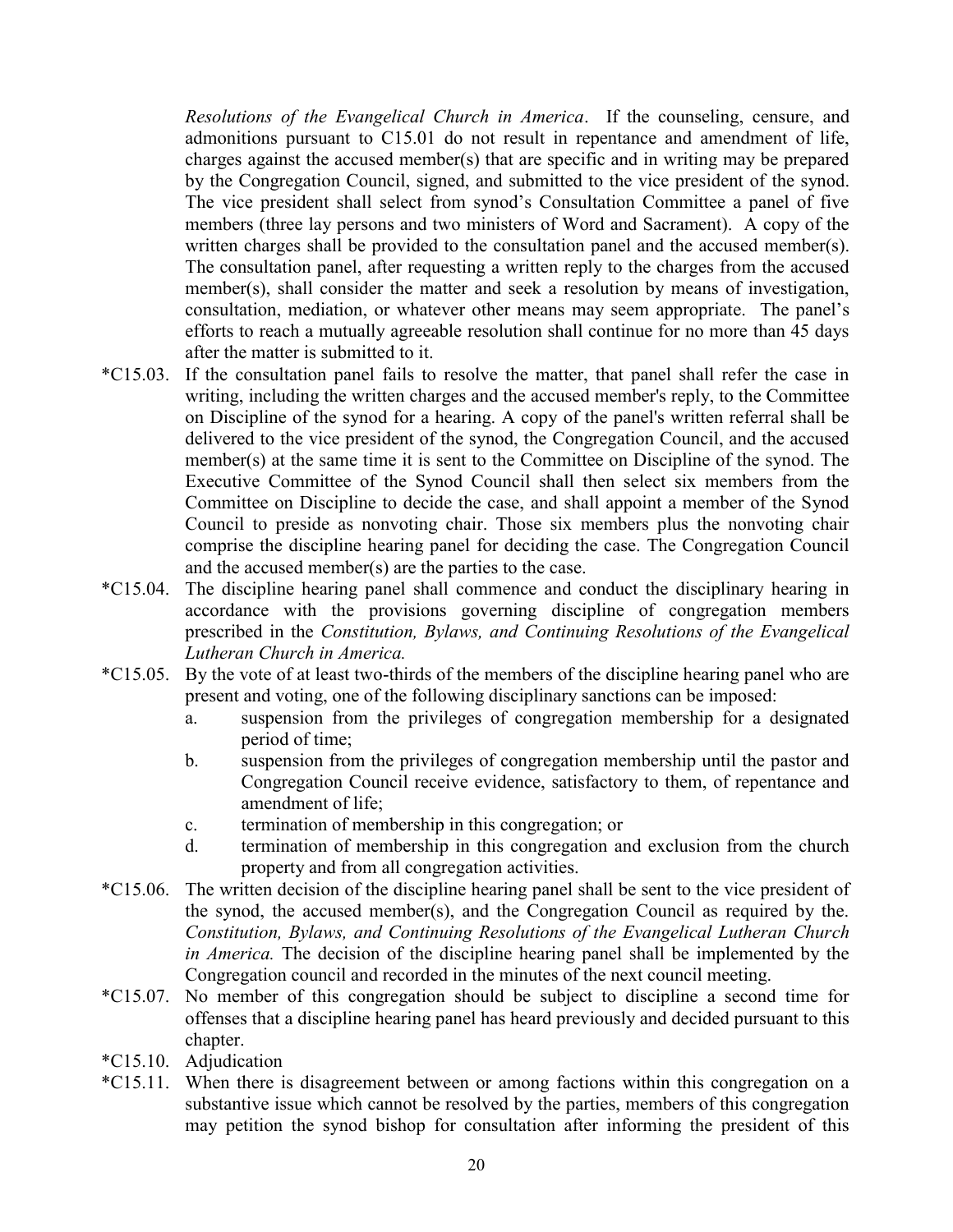congregation of their intent to do so. The synod bishop shall seek a timely resolution of the dispute. If the issue relates directly to the pastor, the bishop may begin the process in †S14.18.d. In all other matters, if the bishop's consultation fails to resolve the issue, the bishop shall refer the matter to the Consultation Committee of the synod, which shall undertake efforts to find an appropriate solution. If the Consultation Committee's efforts fail to resolve the dispute, the entire matter shall be referred to the Synod Council for adjudication by whatever process the Council deems necessary. The Synod Council's decision shall be final.

# **Chapter 16. AMENDMENTS**

l

- \*C16.01. Unless provision \*C16.04. is applicable, those sections of this constitution that are not required, in accord with the *Model Constitution for Congregations of the Evangelical Lutheran Church in America,* may be amended in the following manner. Amendments may be proposed by at least twenty percent voting members or by the Congregation Council. Proposals must be filed in writing with the Congregation Council 60 days before formal consideration by this congregation at a regular or special Congregation Meeting called for that purpose. The Congregation Council shall notify this congregation's members by mail or electronic notice of the proposal together with the council's recommendations at least 30 days in advance of the meeting. Notification may take place by mail or electronic means, as permitted by state law.
- \*C16.02. An amendment to this constitution, proposed under \*C16.01. shall:
	- a. by approved at any legally called meeting of this congregation by a majority vote of those voting members present and voting;
	- b. be ratified without change at the next regular meeting of this congregation held pursuant to C10.01 a two-thirds vote of those voting members present and voting; and
	- c. have the effective date included in the resolution<sup>1</sup> and noted in the constitution.
- \*C16.03. Any amendments to this constitution that result from the processes provided in \*C16.01. and \*C16.02. shall be sent by the secretary of this congregation to the synod. The synod shall notify this congregation of the decision to approve or disapprove the proposed changes; the changes shall go into effect upon notification that the synod has approved them.
- \*C16.04. This constitution may be amended to bring any section into conformity with a section or sections, either required or not required, of the *Model Constitution for Congregations of the Evangelical Lutheran Church in America* as most recently amended by the Churchwide Assembly. Such amendments may be approved by a majority vote of those voting members present and voting at any legally called meeting of this congregation without presentation at a prior meeting of this congregation, provided that the Congregation Council has submitted by mail or electronic means, as permitted by state law, notice to this congregation of such an amendment or amendments, together with the council's recommendations, at least 30 days prior to the meeting. Upon the request of at least two (2) voting members of this congregation, the Congregation Council shall submit such notice. Following the adoption of an amendment, the secretary of the congregation shall submit a copy thereof to the synod. Such provisions shall become effective immediately following a vote of approval.

<sup>1</sup> *Such an effective date must be stated in relation to the requirements of \*C16.03. to allow time for synodical review of theamendment.*